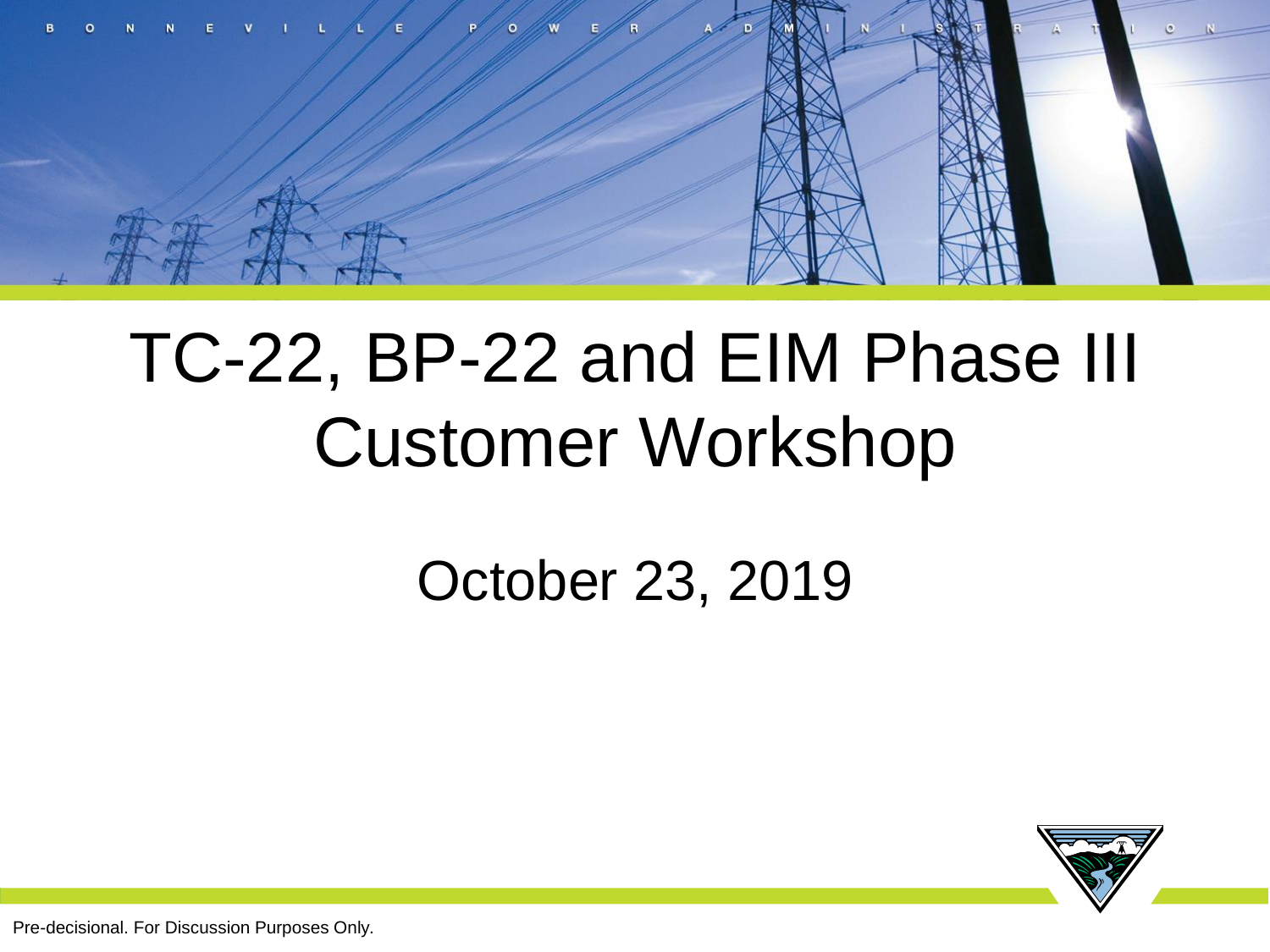## Agenda

- Next Steps for EIM Process
- **TC-20 Survey Results**
- Overview of BP/TC-22 Process and Coordination
- **Overview of Currently Proposed Issues** 
	- EIM Phase III
	- BP/TC-22
	- Future Proceedings
- Next Steps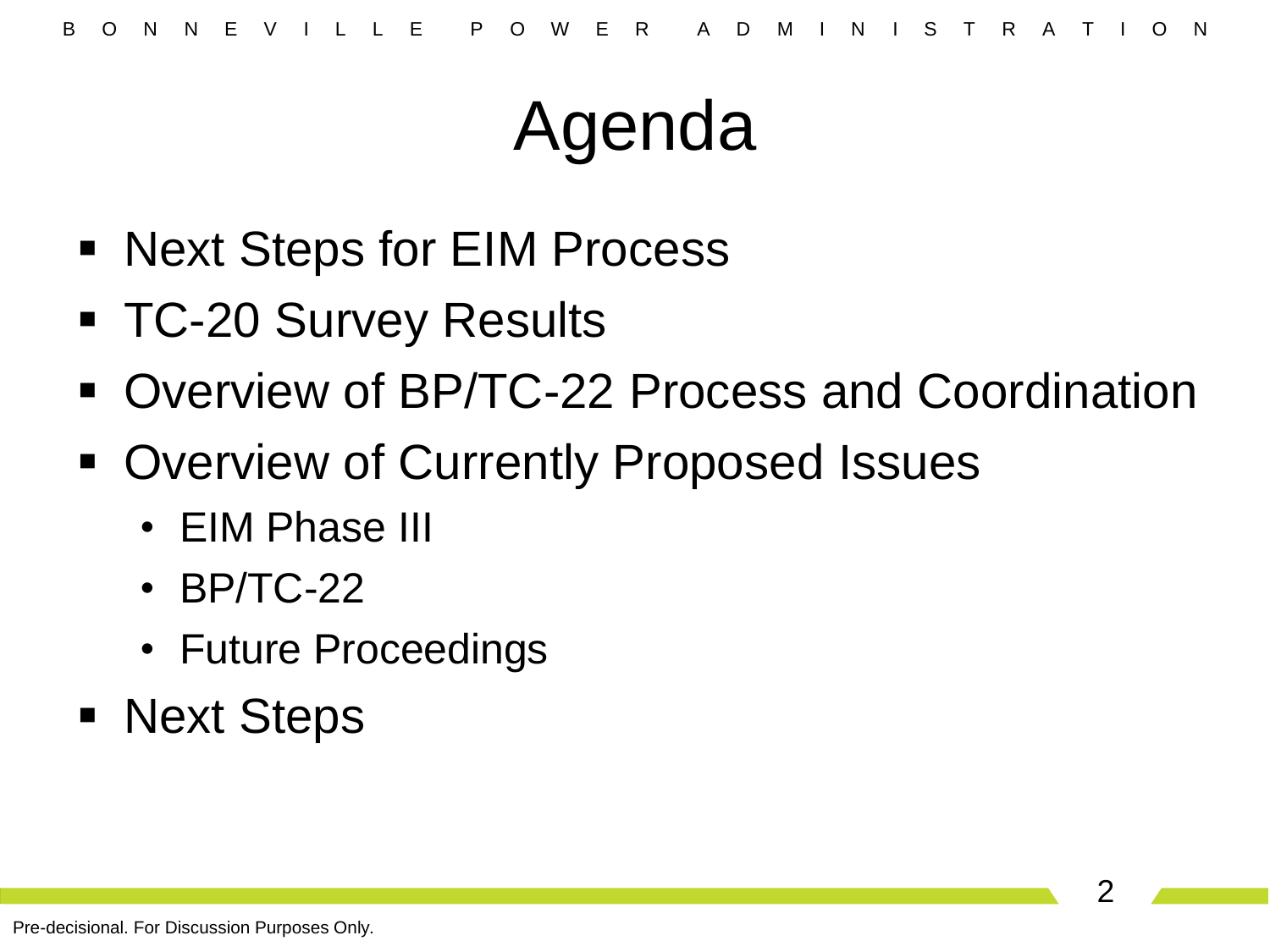## **NEXT STEPS FOR EIM PROCESS**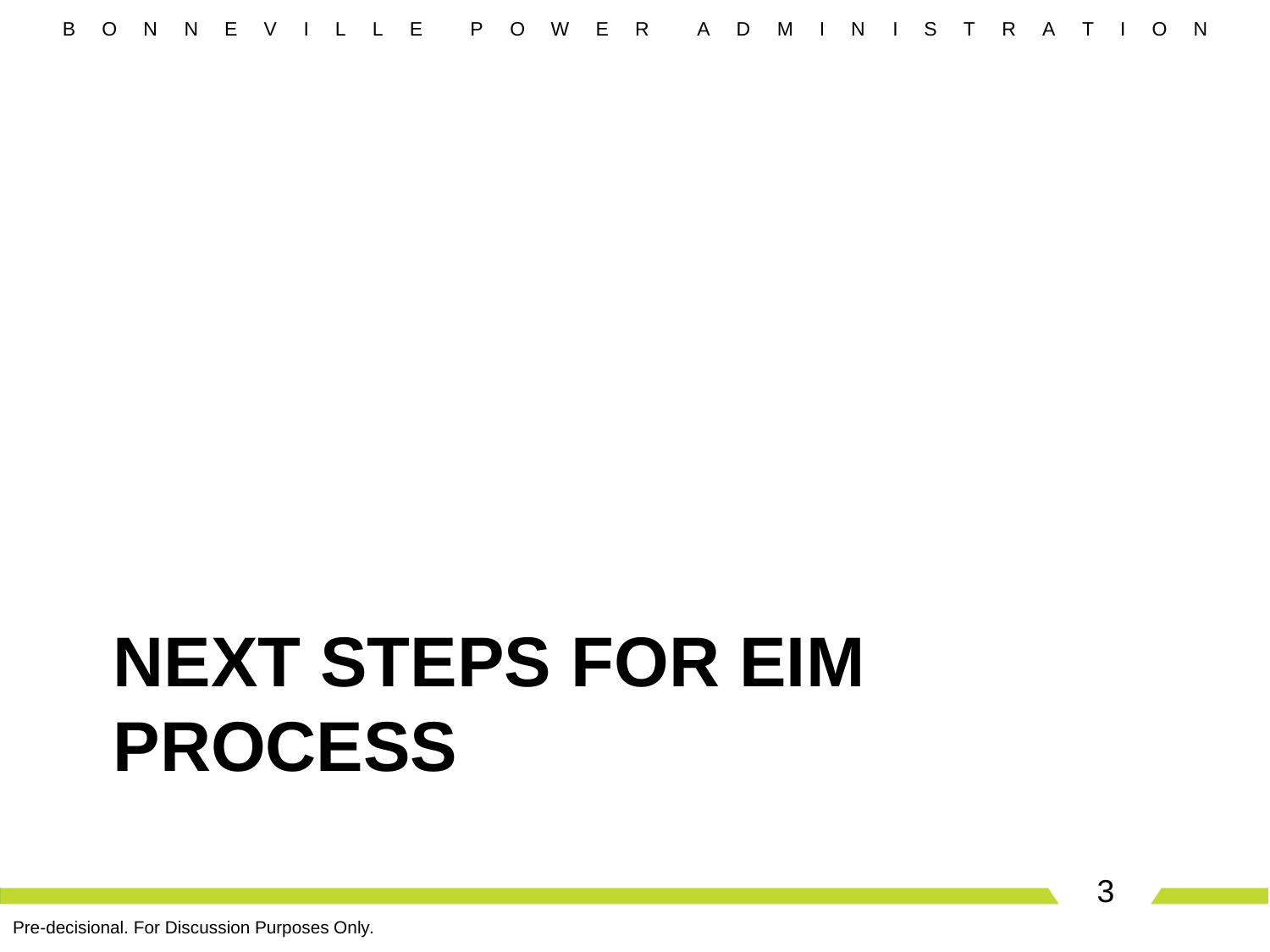

Pre-decisional. For Discussion Purposes Only.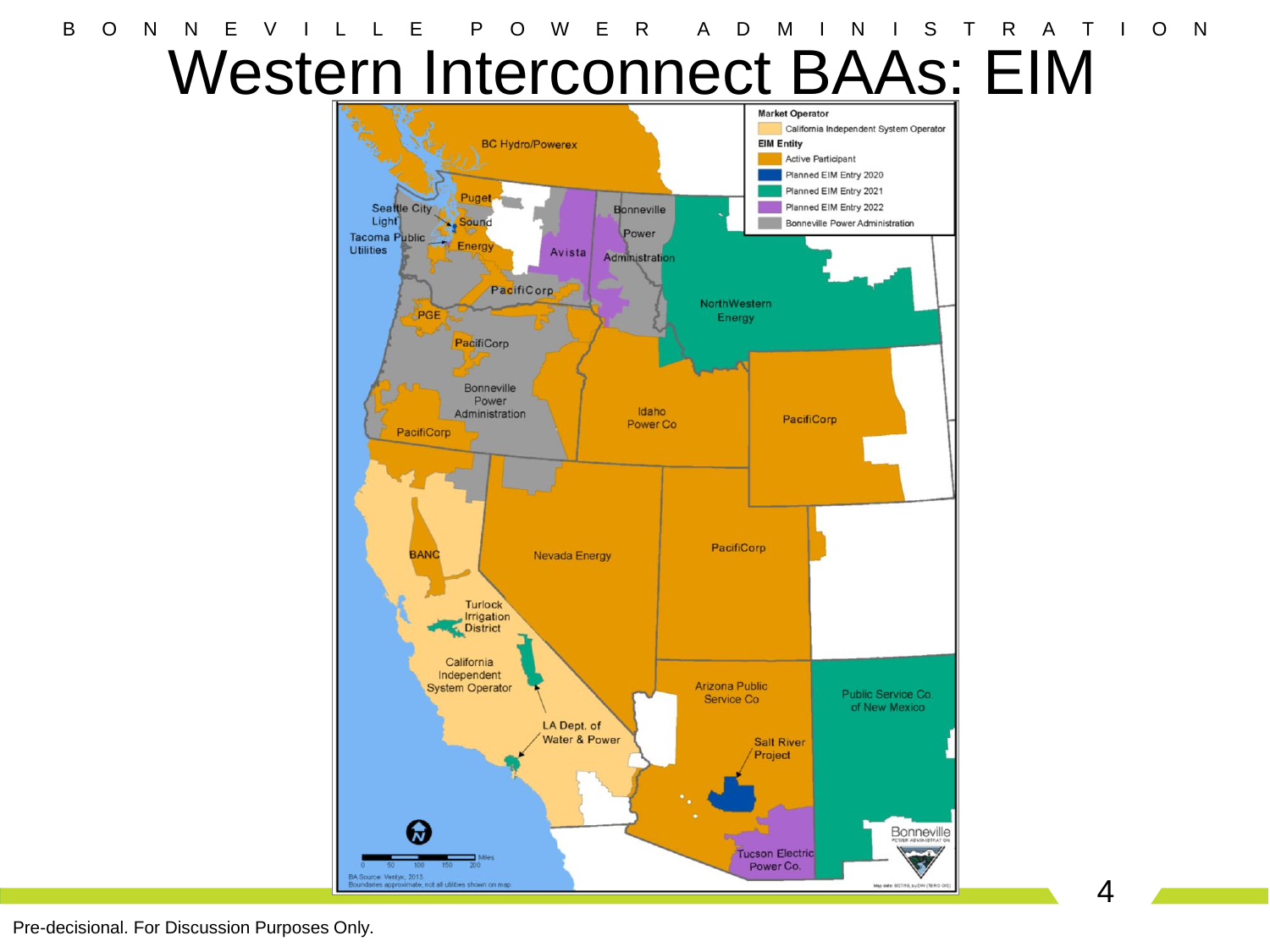# **Five Phases to Western EIM Decision** 2022

**Exploration** July 2018-June 2019 **Implementation agreement** June-Sept. 2019 **Policy decisions** Oct. 2019–Aug. 2020 BP-22 & TC-22 Nov. 2020-July 2021 **Close-out** Oct.-Dec. 2021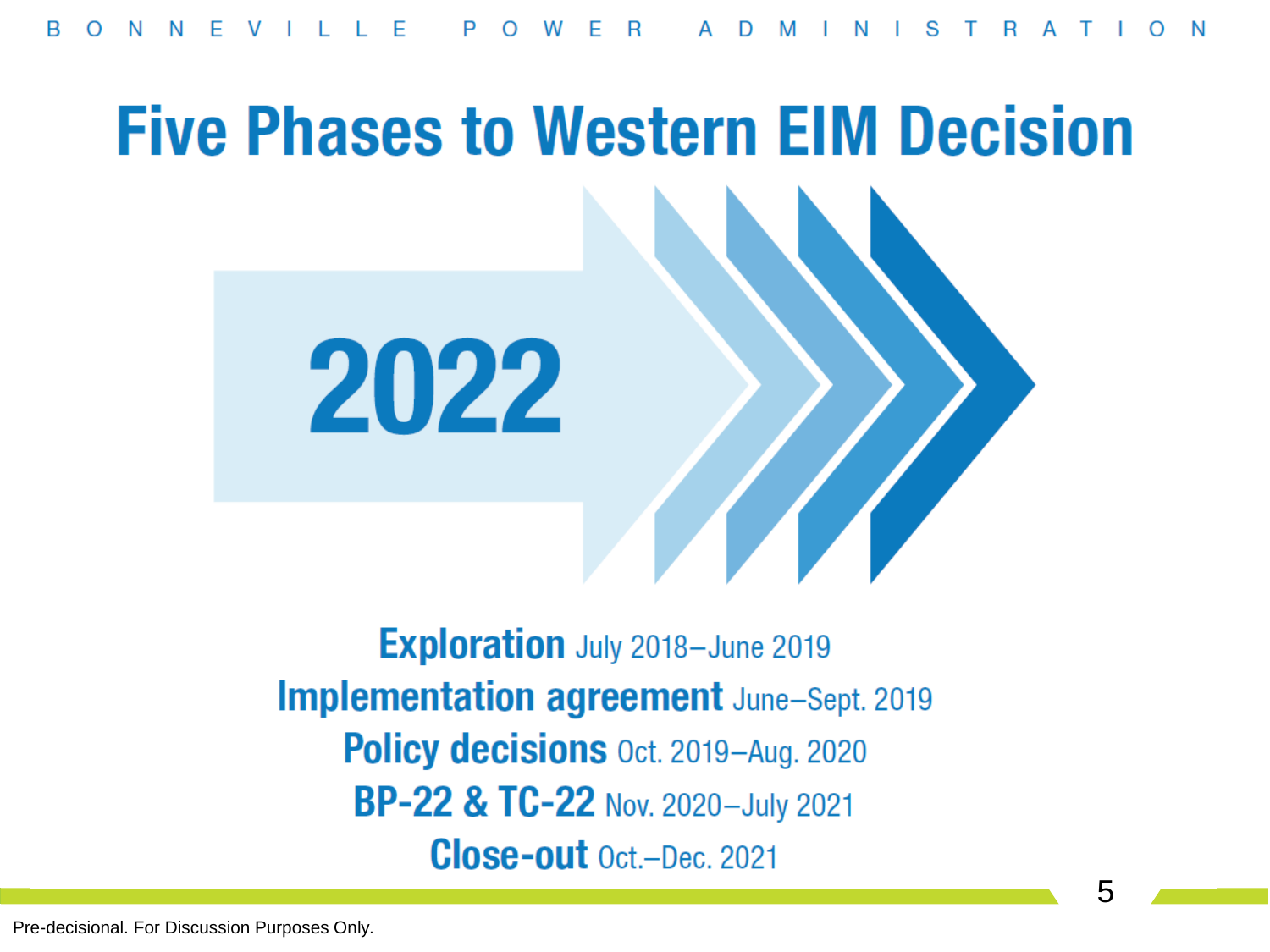#### Evaluation Principles

BPA is evaluating whether or not to move forward toward joining the Western EIM based on six principles:

- 1. BPA's participation is consistent with its statutory, regulatory and contractual obligations.
- 2. BPA will maintain reliable delivery of power and transmission to its customers.
- 3. BPA's participation is discretionary, and BPA retains its ability to effectively exit the market in the event participation is no longer consistent with these principles.
- 4. BPA's participation is consistent with a sound business rationale.
- 5. Bonneville's participation is consistent with the objectives of Bonneville's Strategic Plan.
- 6. BPA's evaluation of EIM participation includes transparent consideration of the commercial and operational impacts on its products and services.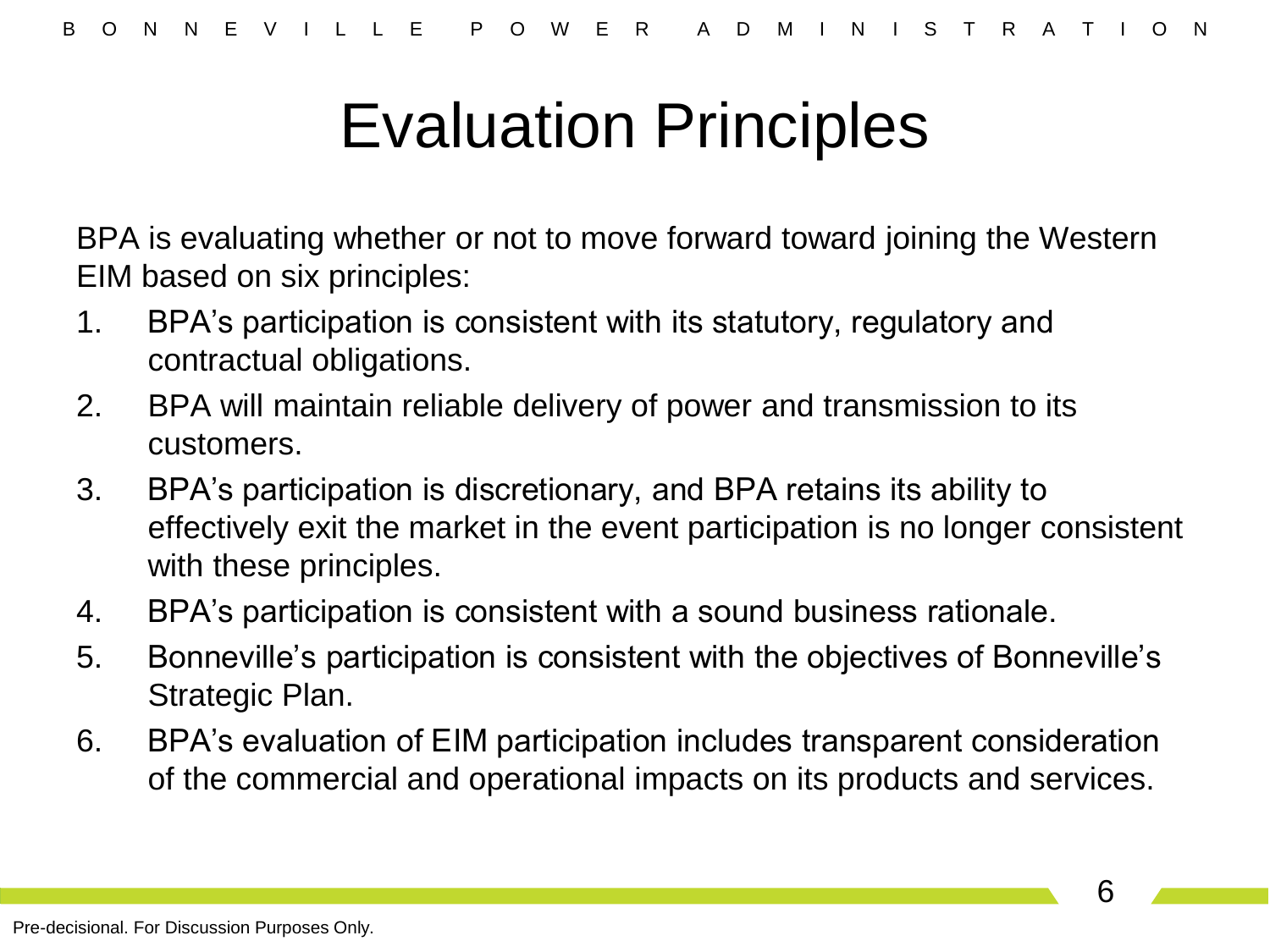#### EIM Policy Timeline



7

Pre-decisional. For Discussion Purposes Only.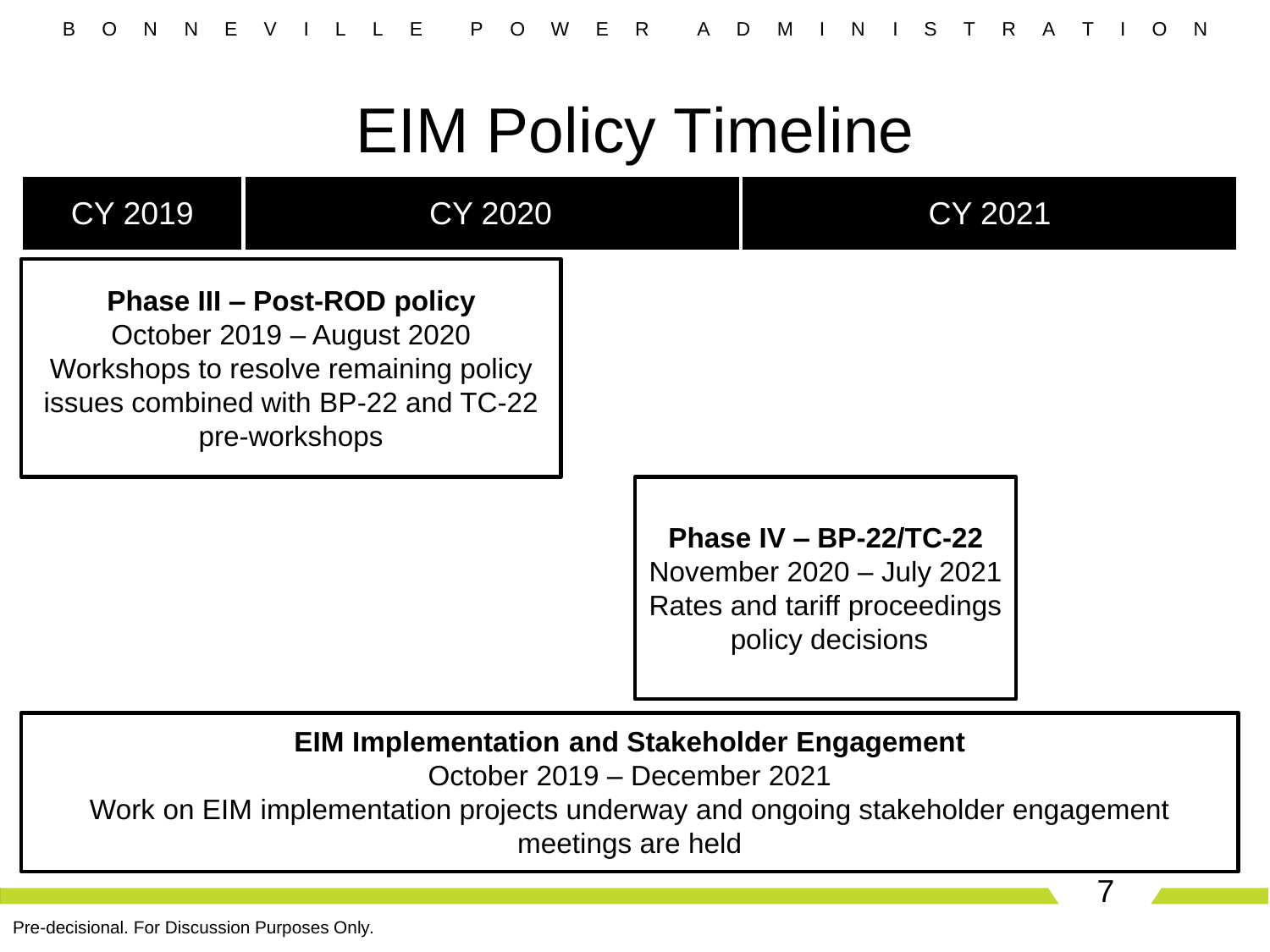#### What is Not in Phase III Scope

- EIM implementation projects
- **Known issues in CAISO's Policy Initiative [Catalog](http://www.caiso.com/informed/Pages/StakeholderProcesses/AnnualPolicyInitiativesRoadmapProcess.aspx) currently being evaluated**
- Evaluation of other market opportunities like the extended day-ahead market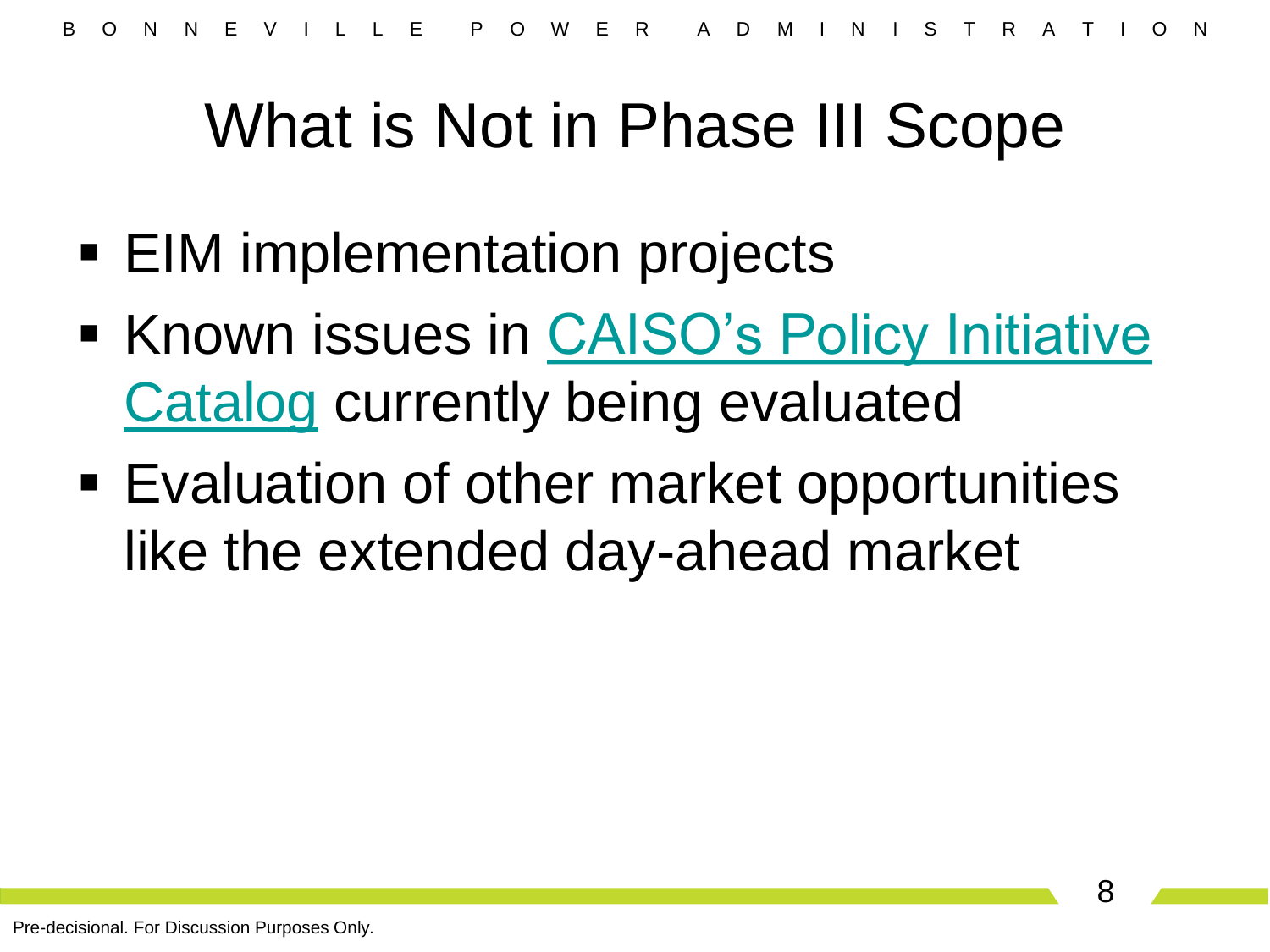# **TC-20 SURVEY RESULTS**

Pre-decisional. For Discussion Purposes Only.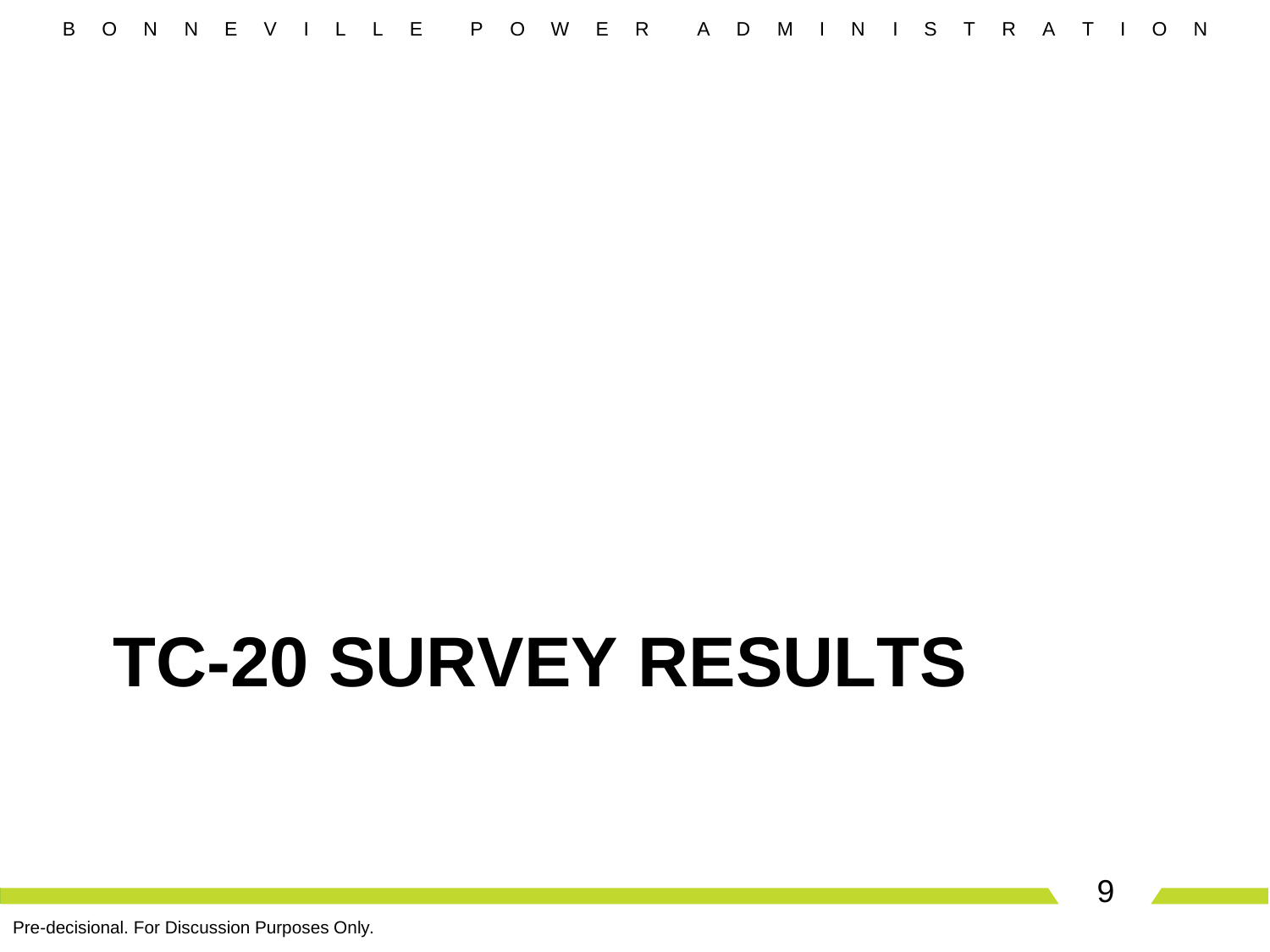#### TC-20 Survey Results

| <b>Summary</b>                                                                                                                                             | <b>Action</b>                                                                                                       |
|------------------------------------------------------------------------------------------------------------------------------------------------------------|---------------------------------------------------------------------------------------------------------------------|
| Bring customers along in the decision-making<br>process, show them what the options are along the<br>way. Share good news and bad news. Be<br>transparent. | Develop and apply norms for all topics to ensure<br>maximum transparency for issues, alternatives and<br>decisions. |
| Schedule meetings and topics far in advance.                                                                                                               | The draft meeting schedule will be shared at the<br>Oct. 23 meeting.                                                |
| Sticking with BPA sites should improve the phone<br>bridge issues.                                                                                         | All scheduled meetings will be at BPA's RHR and<br>endeavor to maintain quality A/V capabilities.                   |
| Retain Tariff redlines. Consider including reasons<br>for changes as part of the Tariff redlines process.                                                  | BPA will continue to include Tariff redlines.                                                                       |
| Adopt best practices from the EIM stakeholder<br>engagements.                                                                                              | Internal staff has met with EIM staff to develop and<br>apply best practices.                                       |
| Coordinate with other BPA initiatives (BP-22, Grid<br>Mod, EIM, TIPP, etc.).                                                                               | BPA has established a high level coordination team.                                                                 |
| Use data more effectively.                                                                                                                                 | Will endeavor to use data as part of the process.                                                                   |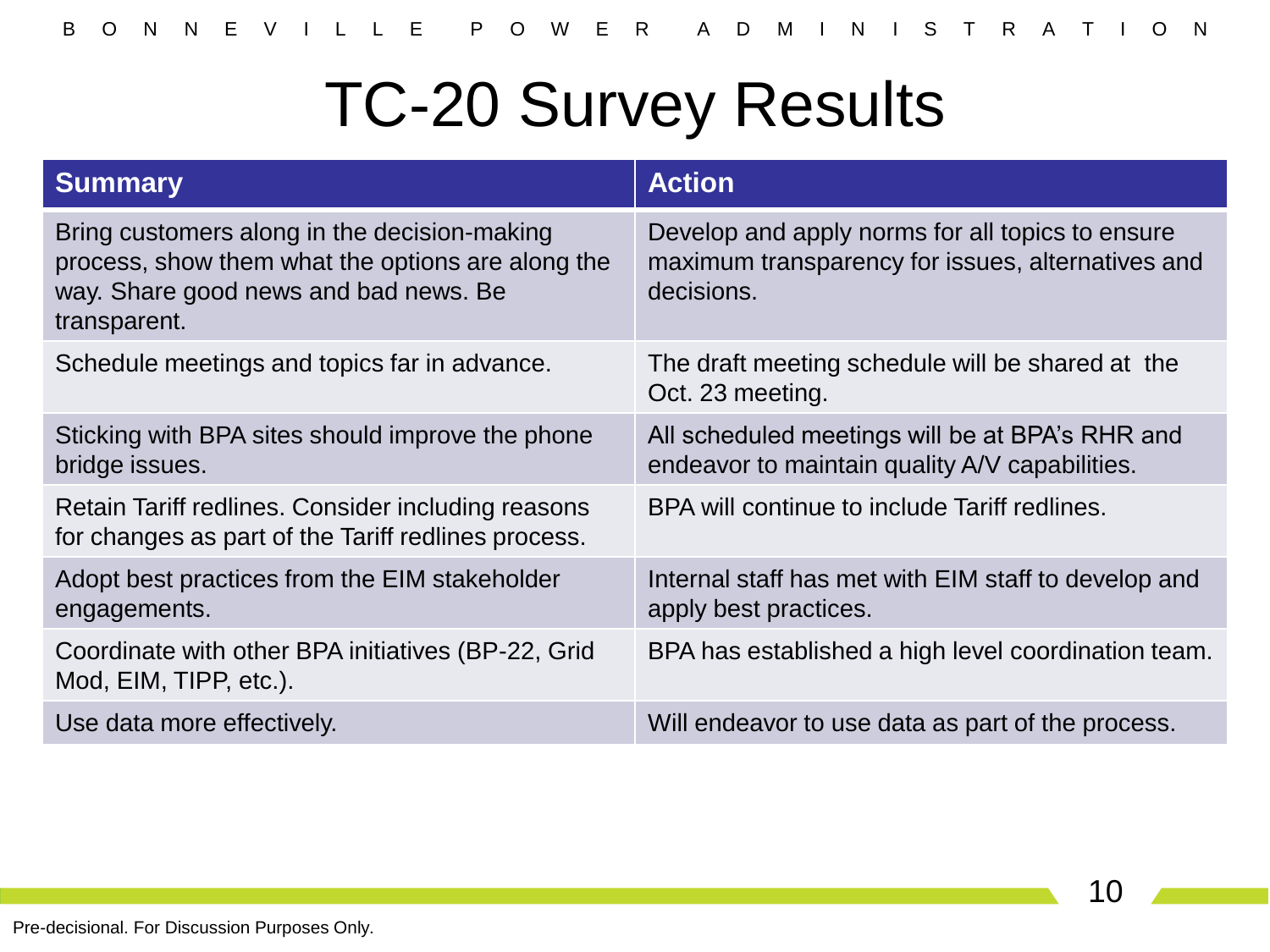## **OVERVIEW OF BP/TC-22 PROCESS & COORDINATION**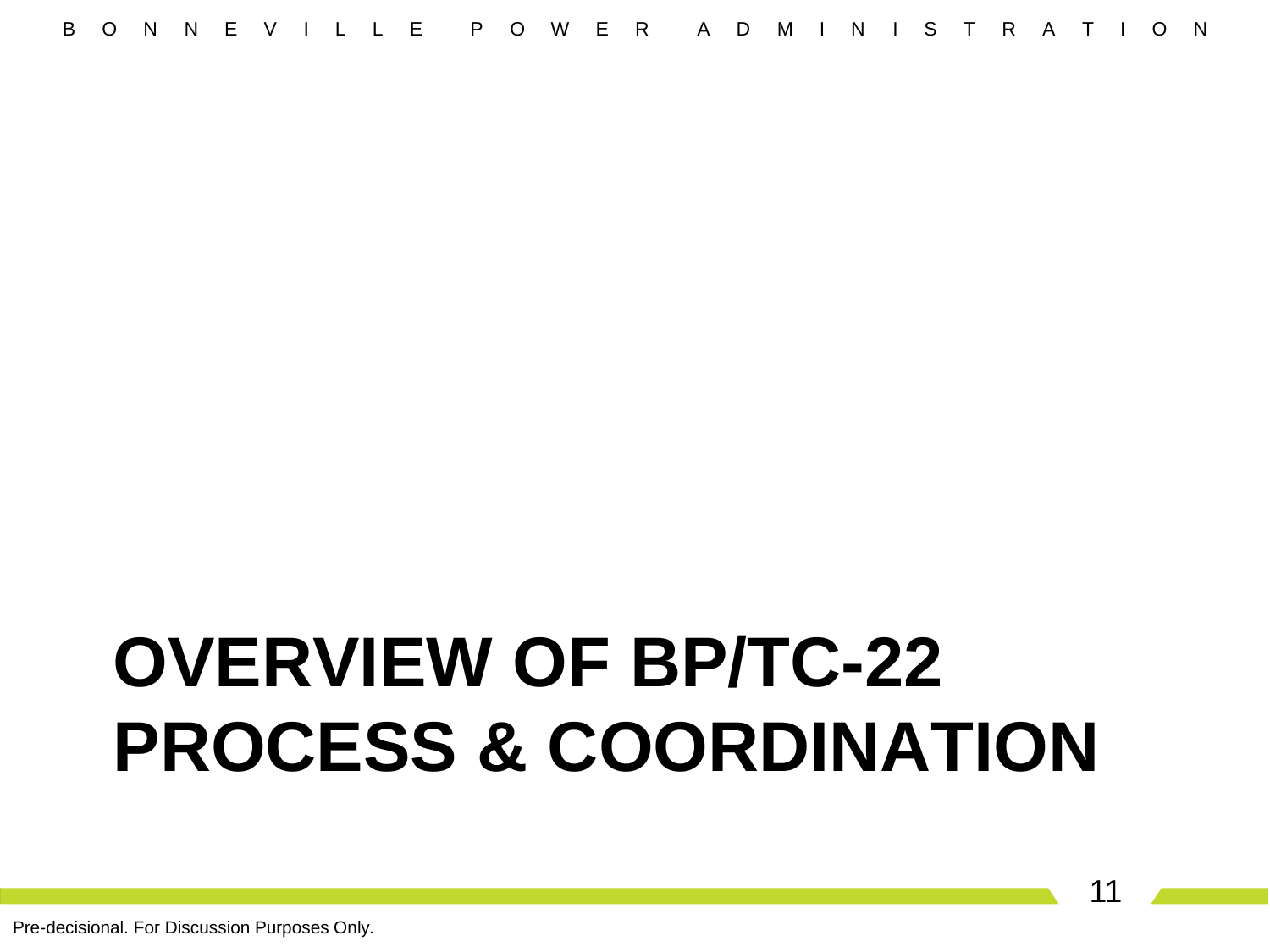#### Engaging the Region on Issues

- After every workshop, BPA will provide a two-week feedback period for customers.
	- Input can be submitted via email to [techforum@bpa.gov.](mailto:techforum@bpa.gov) Please copy your Power or Transmission Account Executive on your email.
- Issues will be presented according to the following process at workshops (multiple steps might be addressed in a single workshop):

Step 1: Introduction and education

Step 2: Description of the issue

Step 3: Data and/or analysis that supports the issue

- Step 4: Discussions on possible alternatives to solve issue
- Step 5: Discussion of customer feedback to alternatives and BPA's response
- Step 6: Staff proposal for solution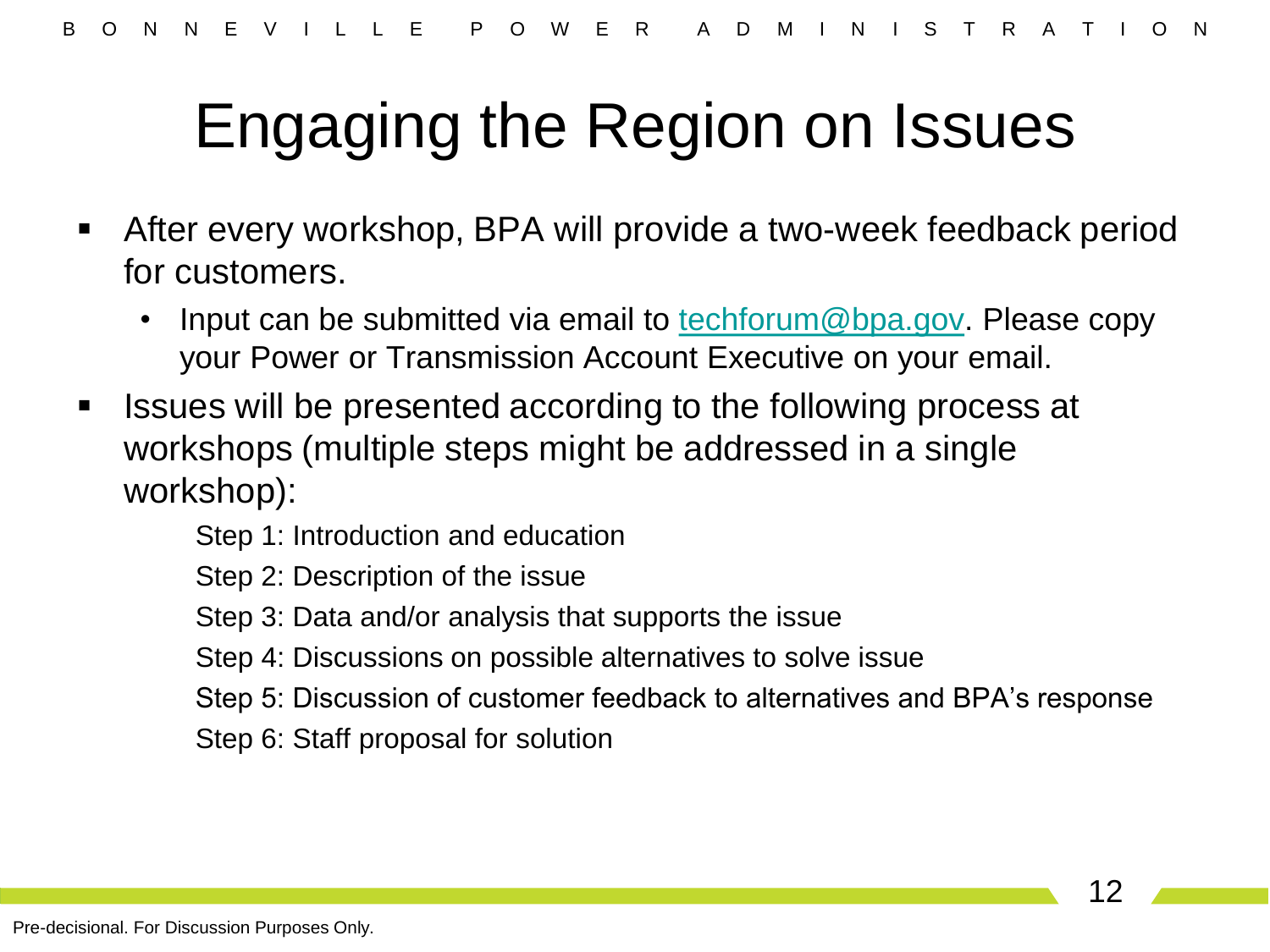#### BP/TC-22 Proposed Workshop Timeline



Pre-decisional. For Discussion Purposes Only.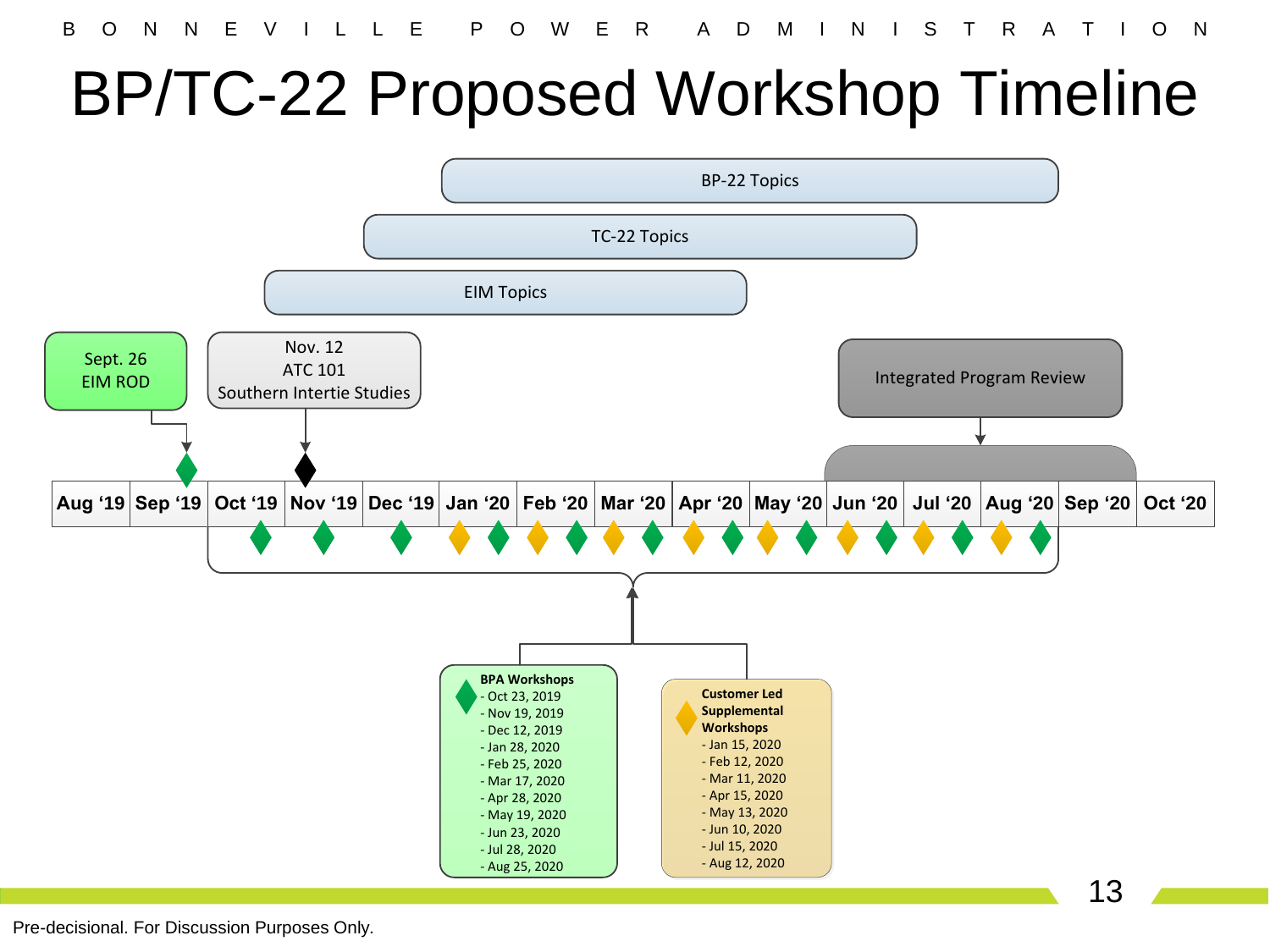B O N N E V I L L E P O W E R A D M I N I S T R A T I O N

#### BP/TC-22 Potential Procedural Schedule

*Note: This is based on past schedules and is subject to change; it will be updated as we get closer to the procedural process.*

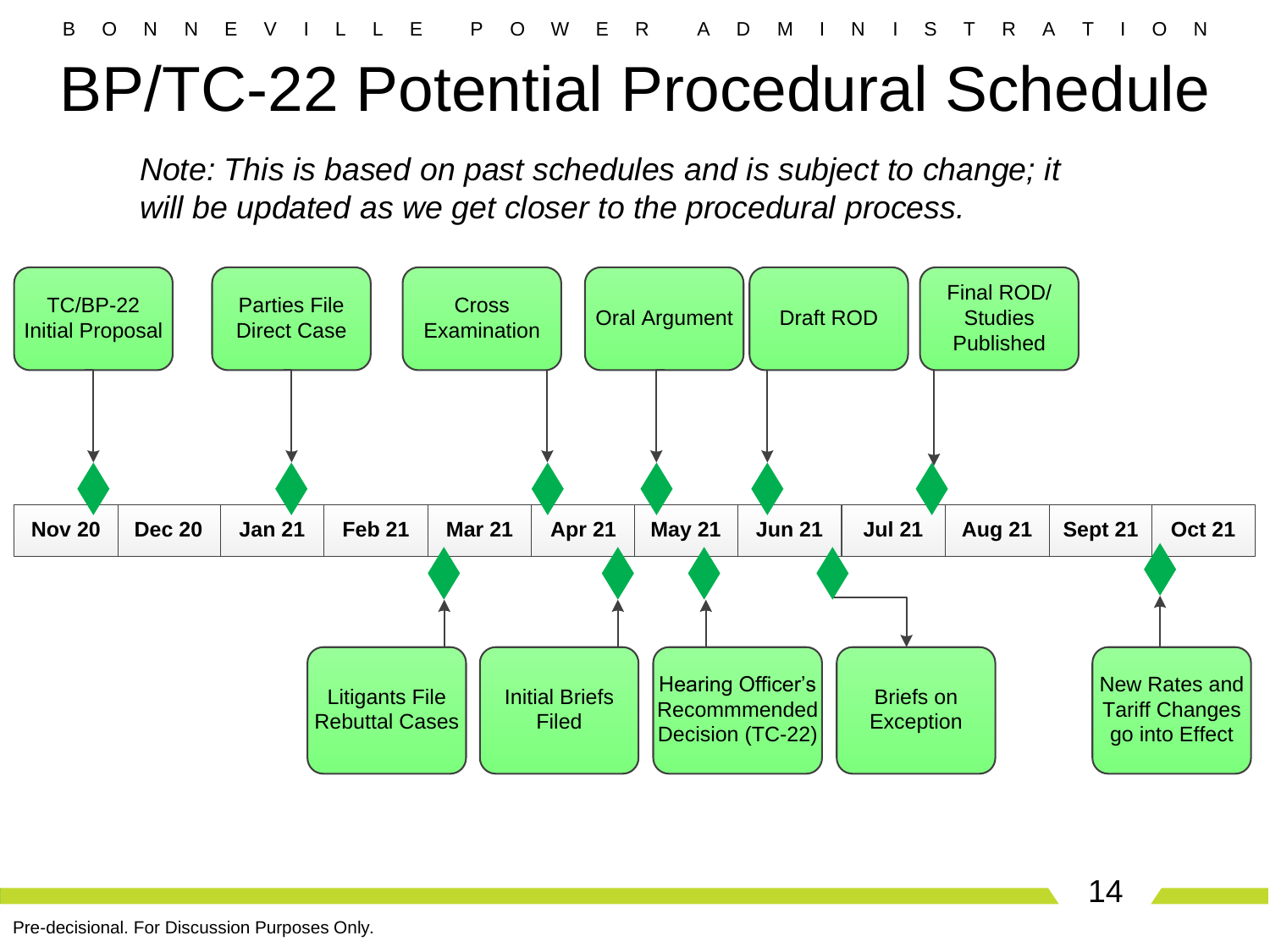#### Explanation of the Scope & Relationships

- Certain topics must be addressed in the Tariff and Rate proceedings.
- Certain topics are specifically driven by BPA's recent decision to sign the implementation agreement for the Western EIM.
- The schedule for other rate case topics (e.g., joint topics regarding the revenue requirement or power-only topics) will be discussed in more detail in the spring.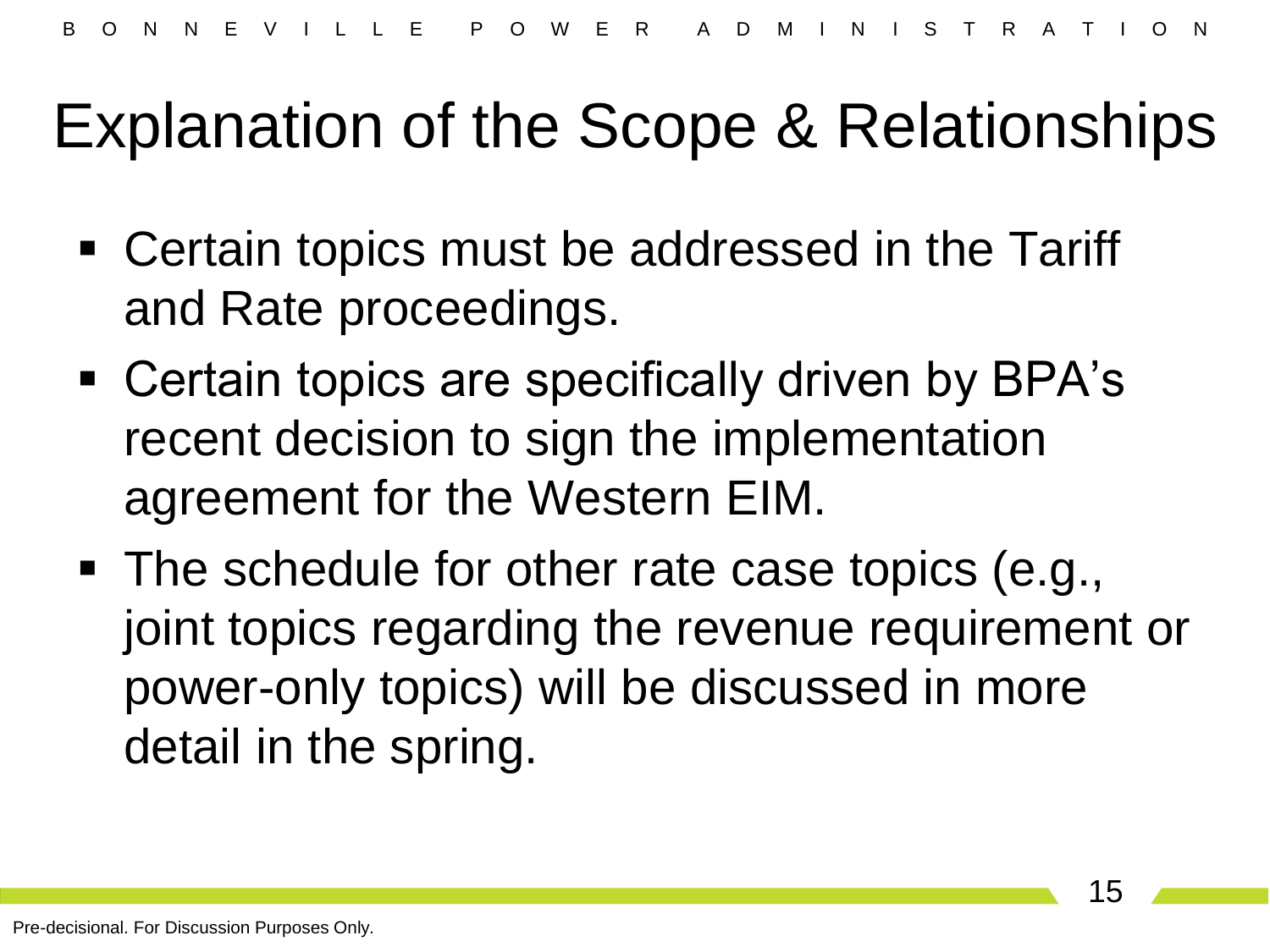#### Overview of Topics and Coordination

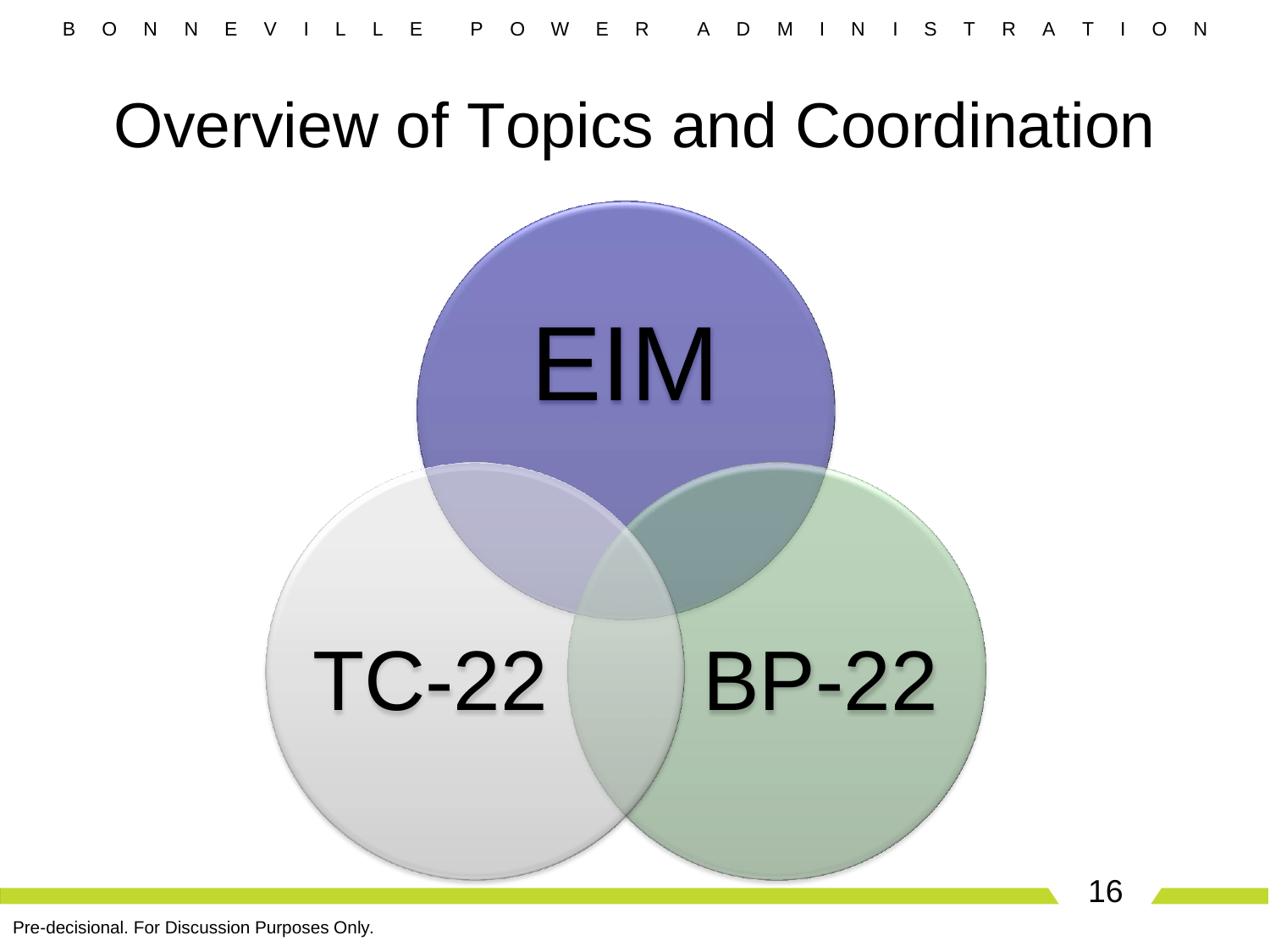## **OVERVIEW OF CURRENTLY PROPOSED ISSUES**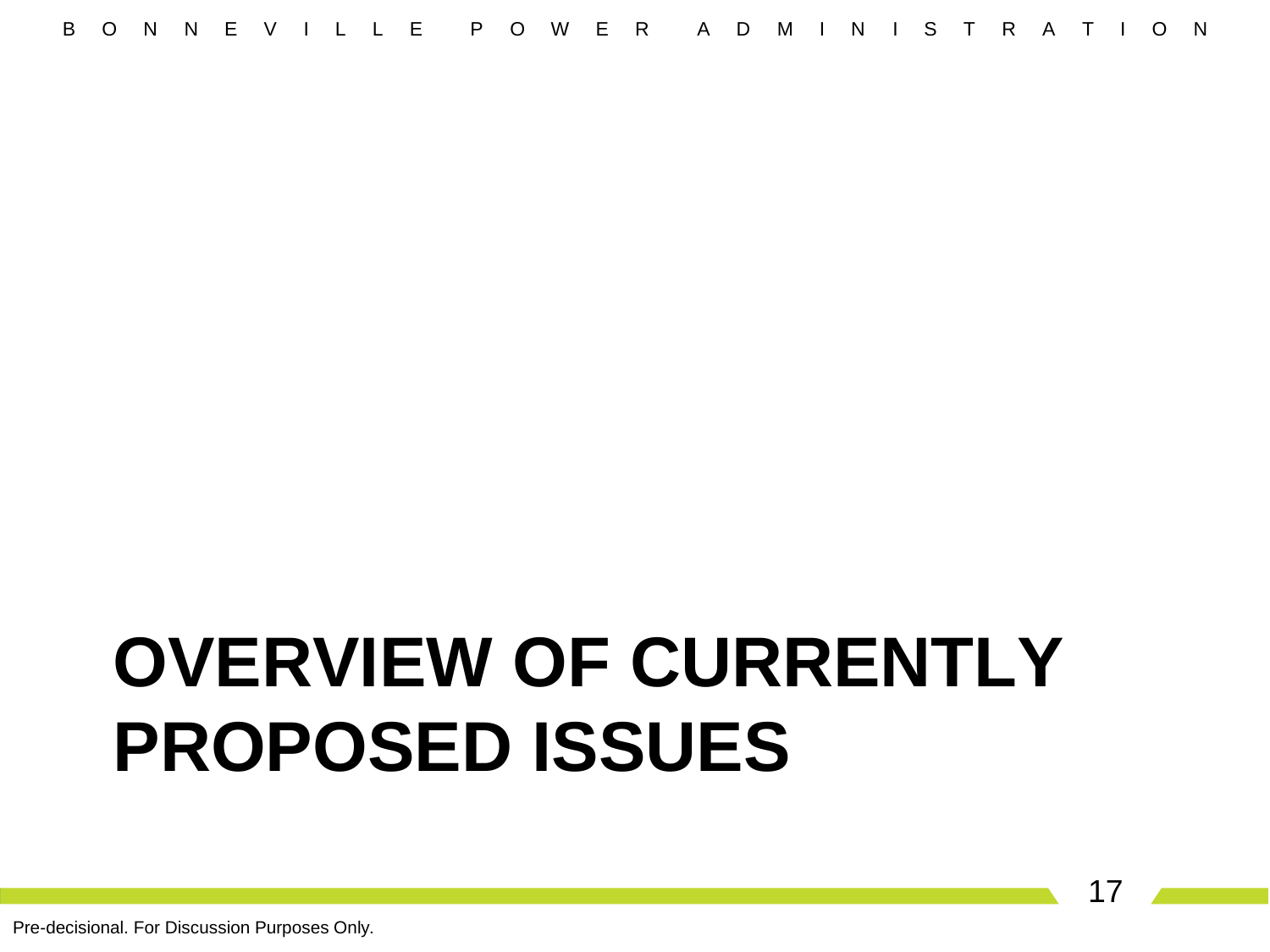#### 1) EIM Charge Code Allocation

- BPA will need to determine methods of allocating EIM charge codes and any updates to BPA's existing rates.
- As an EIM Entity in 2022, BPA will begin settling with the EIM Market Operator on behalf of transmission and entities within BPA's Balancing Authority (BA). BPA will need to determine how to allocate those costs and credits.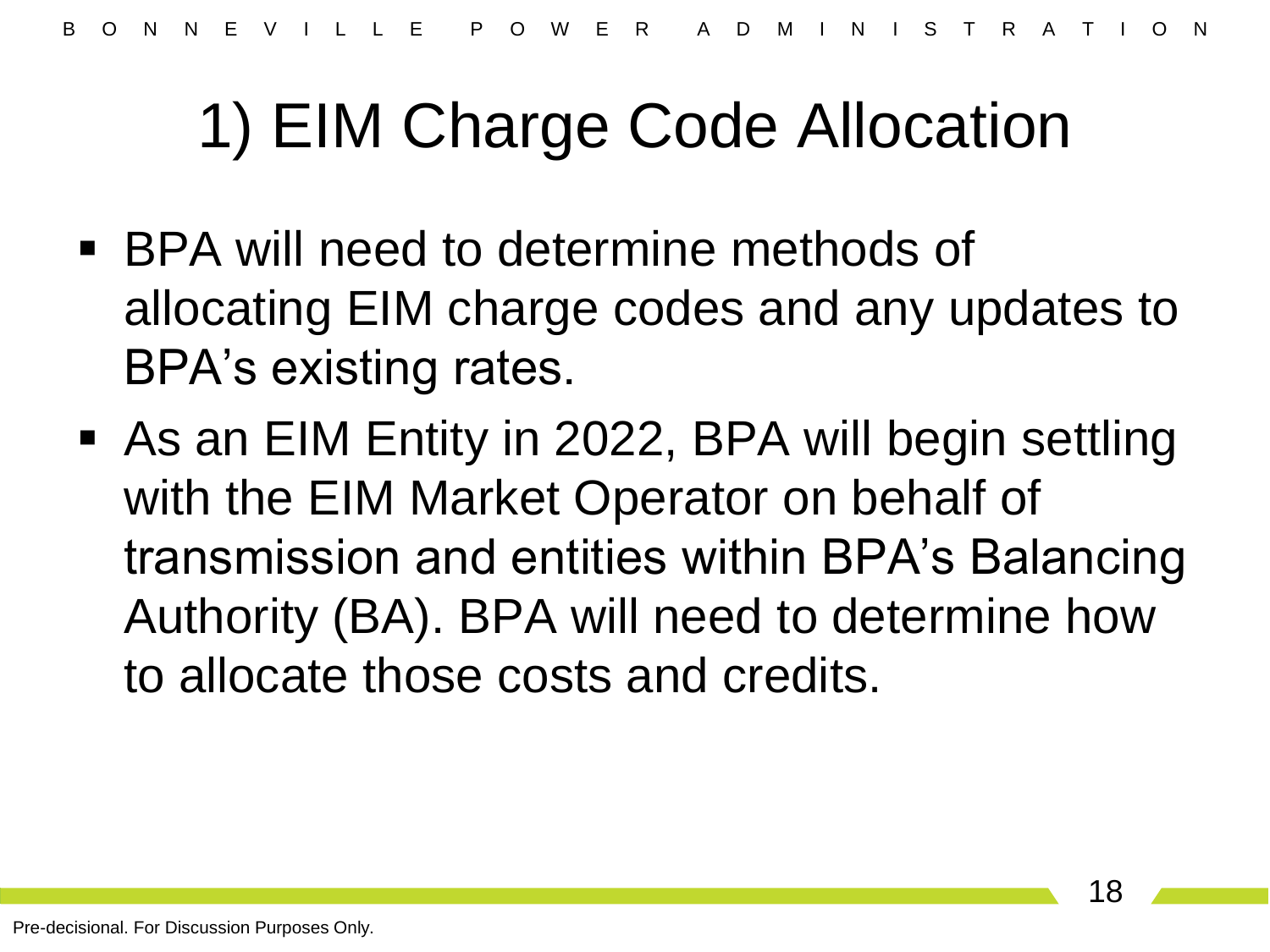#### 2) EIM Losses

- The EIM automatically dispatches and prices incremental losses (above Bases Schedules, which are inclusive of losses prior to the market run).
- BPA plans to evaluate what, if any, changes are needed to our current Transmission Loss practices on account of the EIM.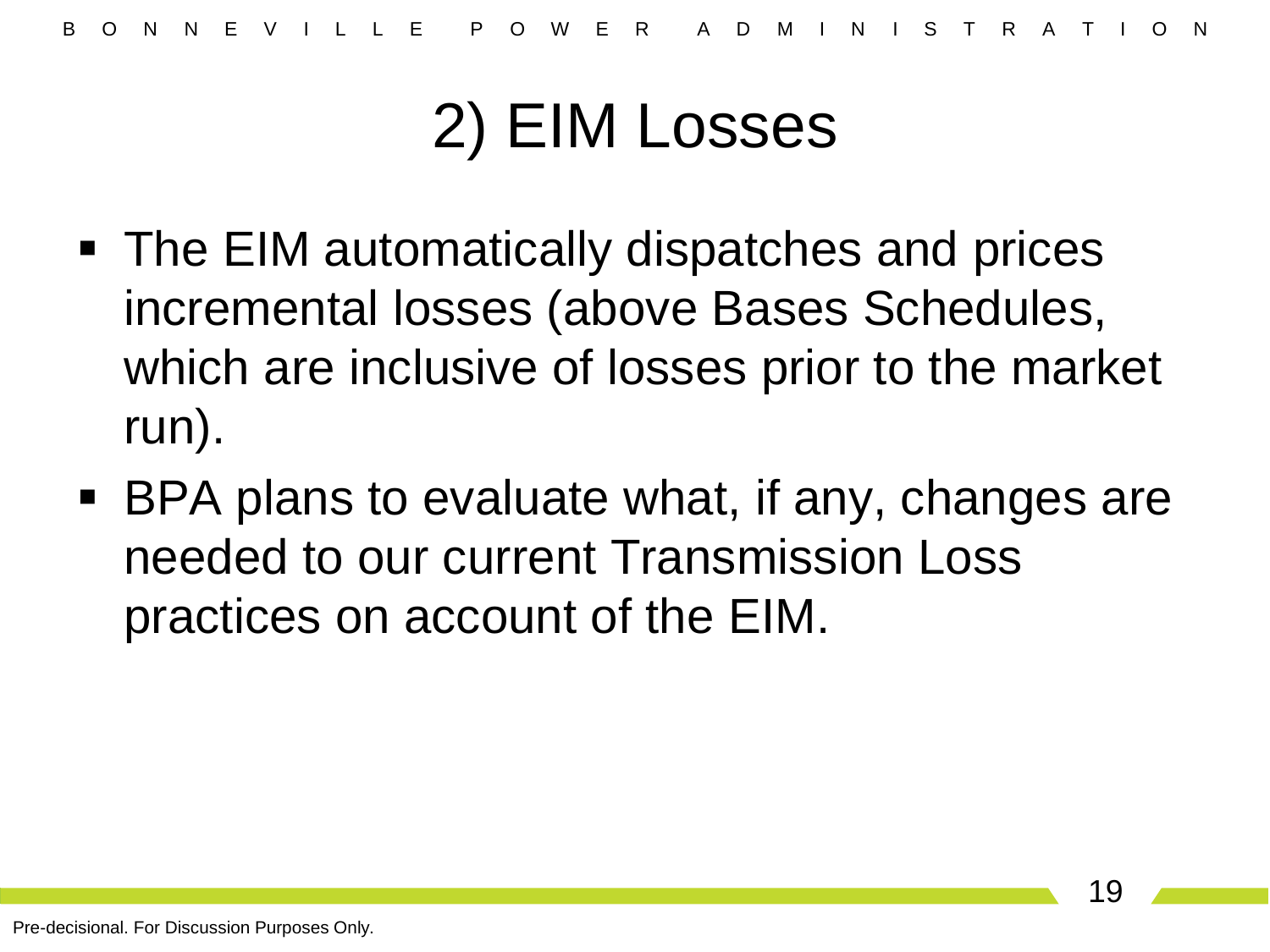#### 3) EIM Resource Sufficiency

- The EIM has hourly Resource Sufficiency requirements in order for BPA and its BA to fully participate in the market. BPA needs to determine policies, products, and rules for BPA and entities within the BPA BA in regard to this test.
- BPA needs to determine how to approach passing the Resource Sufficiency tests and how that impacts entities within the BPA BA.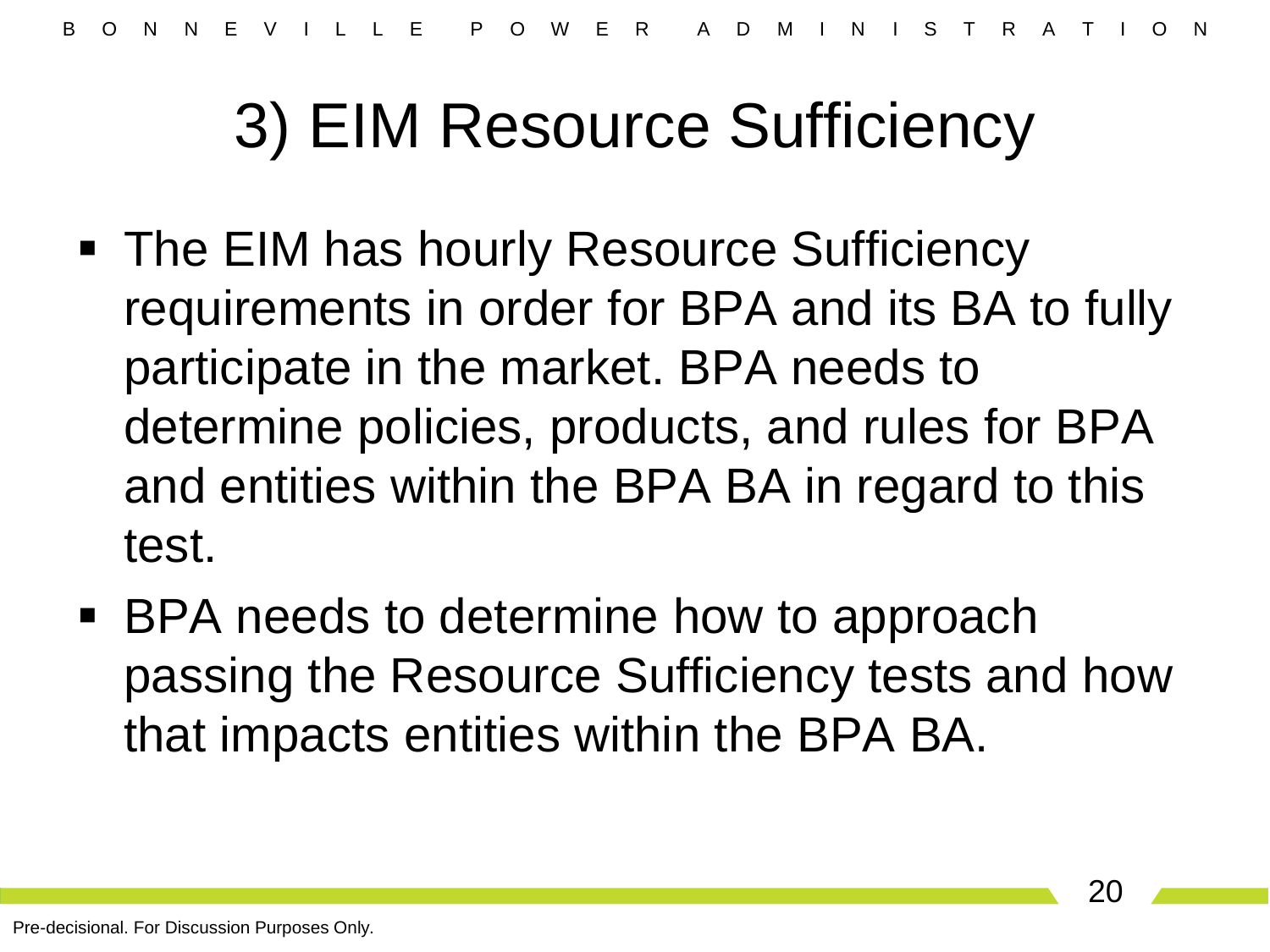#### 4) EIM Tariff Changes

- EIM participation will require BPA to articulate new rules and expectations for entities within the BPA BA and transmission customers. EIM Entities typically develop a separate EIM attachment to their OATT.
- **EIM participation will require the development of** certain tariff provisions.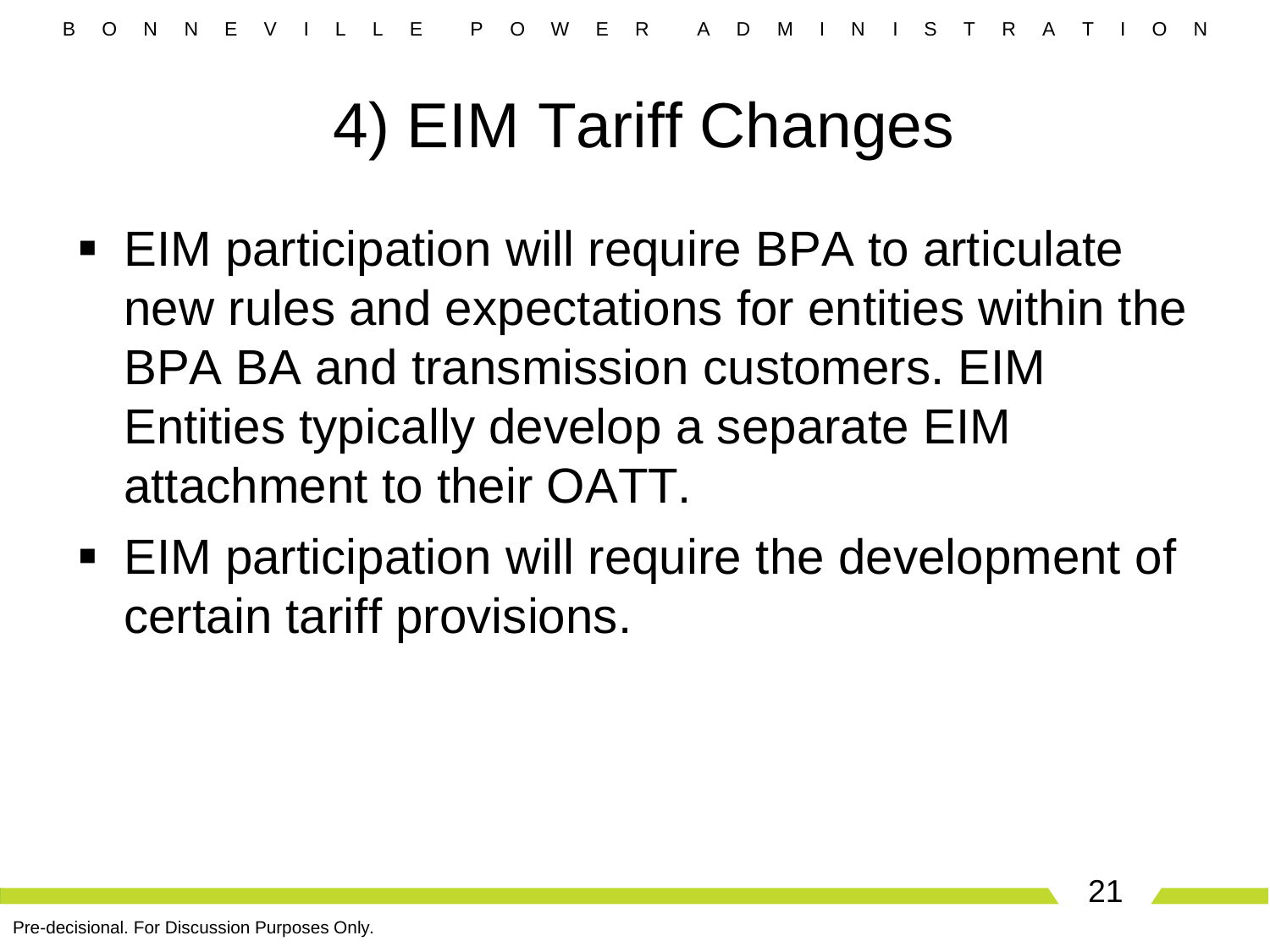#### 5) EIM Transmission Usage for Network

■ BPA has determined how it intends to allow transmission to be made available for EIM Transfers. This issue concerns what, if any, additional requirements are needed for the use of transmission within the BPA BA.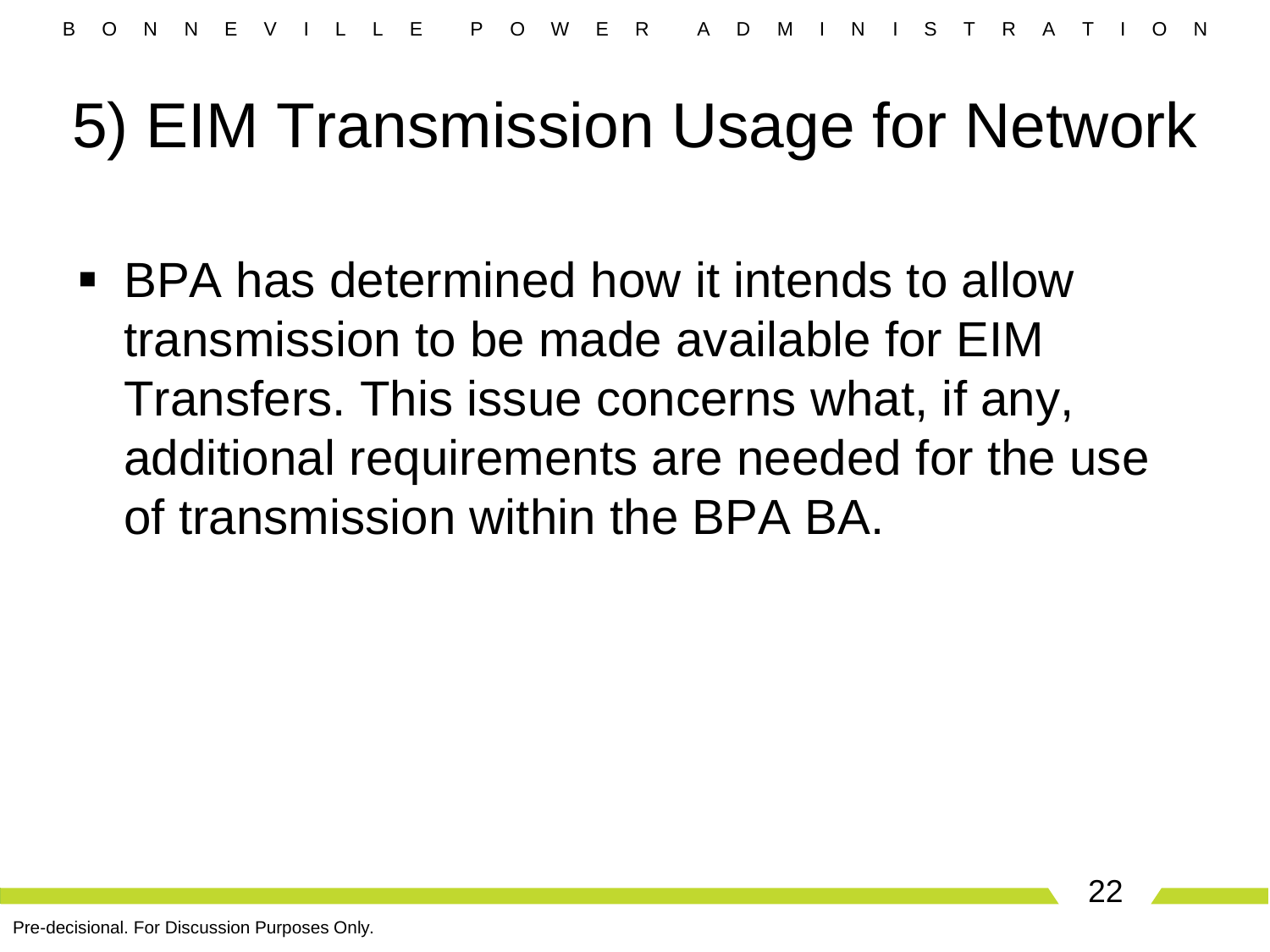#### 6) EIM Non-Federal Resource Participation

- **EIM Entities provide for rules to allow resources** to participate in the market. BPA has made certain determinations for FCRPS participation but needs to develop rules that can apply to all BA resources.
- **These rules are a requirement of EIM Entities.**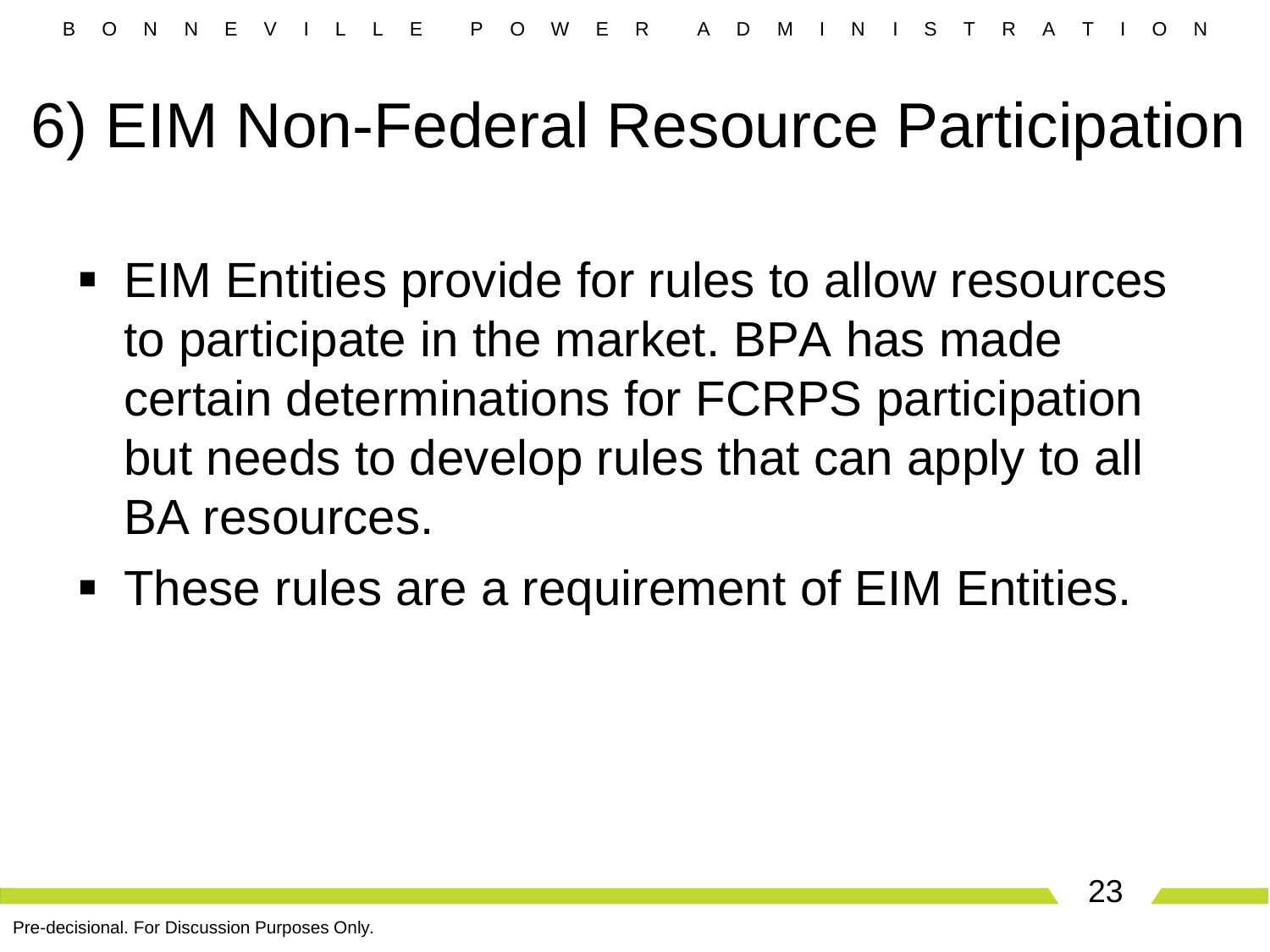#### 7) EIM Metering and Data Requirements

- A comprehensive metering plan is a requirement for EIM Entities.
- BPA must also determine how to use data that is essential for EIM operation from all entities within BPA's BA.
- BPA will work with all entities within BPA's BA to determine metering requirements and data submission requirements for effective EIM operation.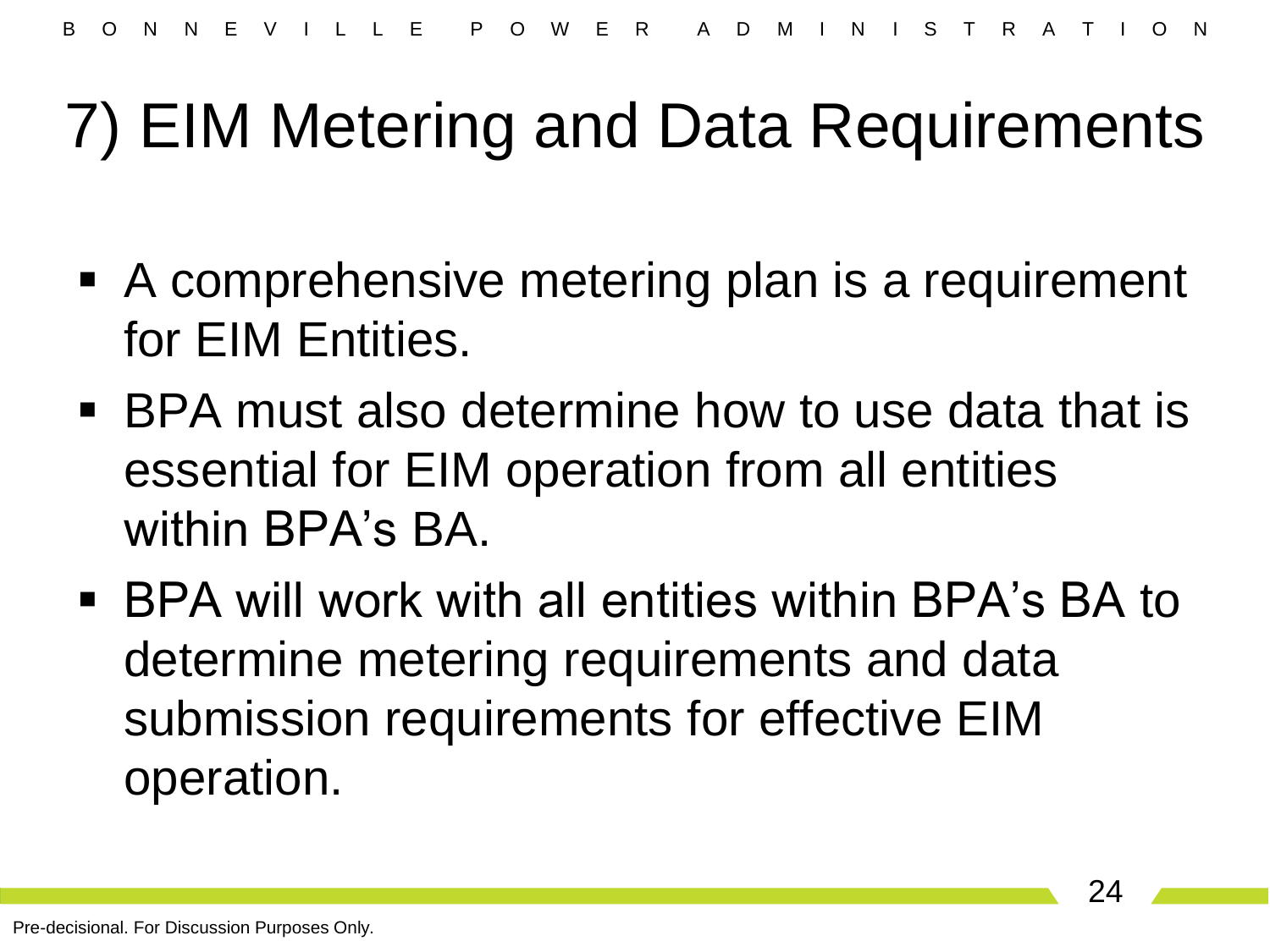#### 8) EIM Evaluation of Operational Controls

- BPA relies on a suite of operational controls and will continue to do so as the EIM does not displace our reliability obligations.
- BPA is evaluating what, if any, changes should be made on account of joining the EIM.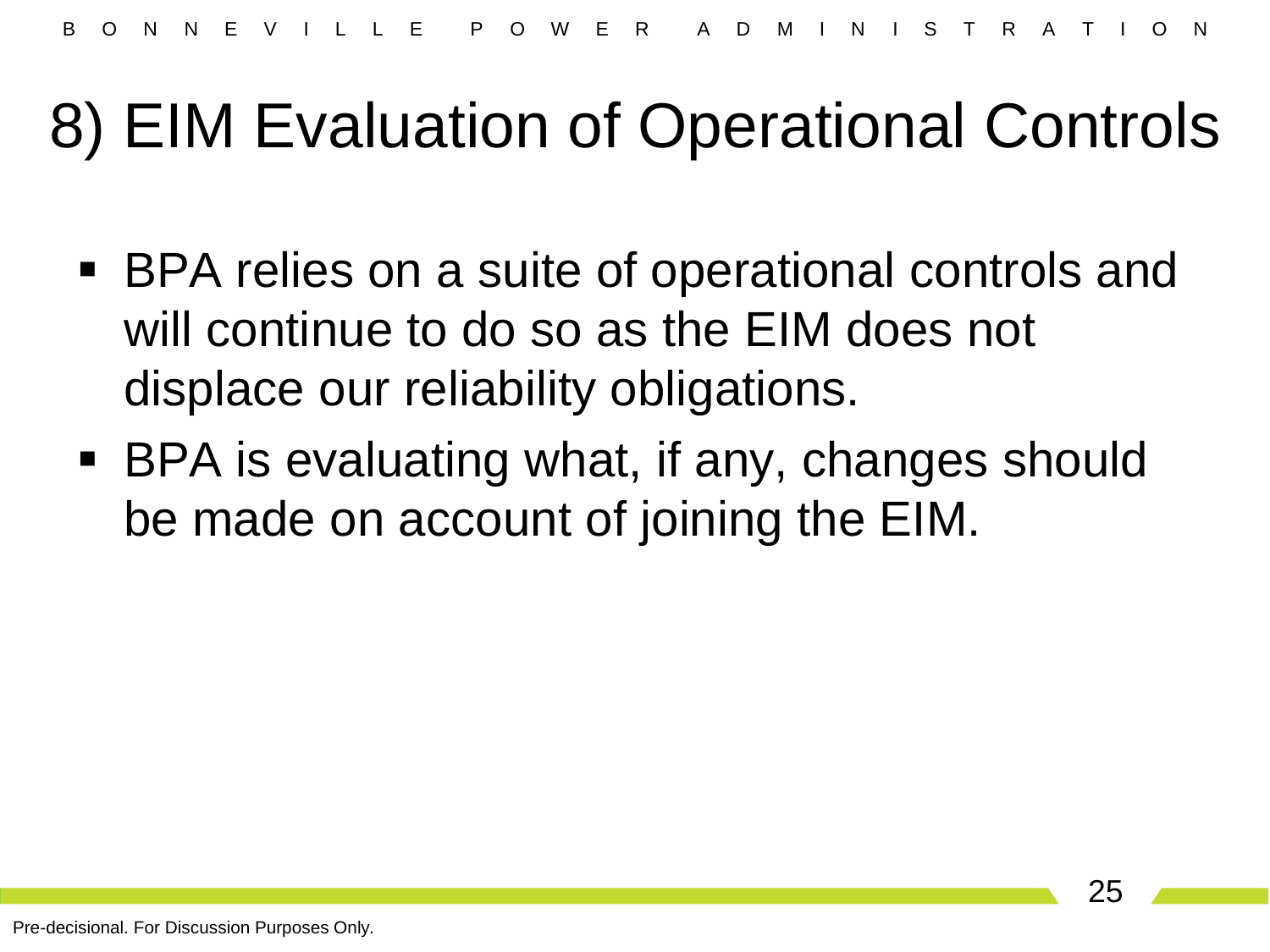#### 9) Transmission Losses

- BPA provides customers with three methods for returning their loss energy obligations to BPA:
	- In-Kind (168 Hours later),
	- Financial Settlement, and
	- through Slice.
- BPA is reviewing its real power loss program, including what options BPA provides to customers for the repayment of their loss obligations.
	- BPA is analyzing the current return options against other possible approaches.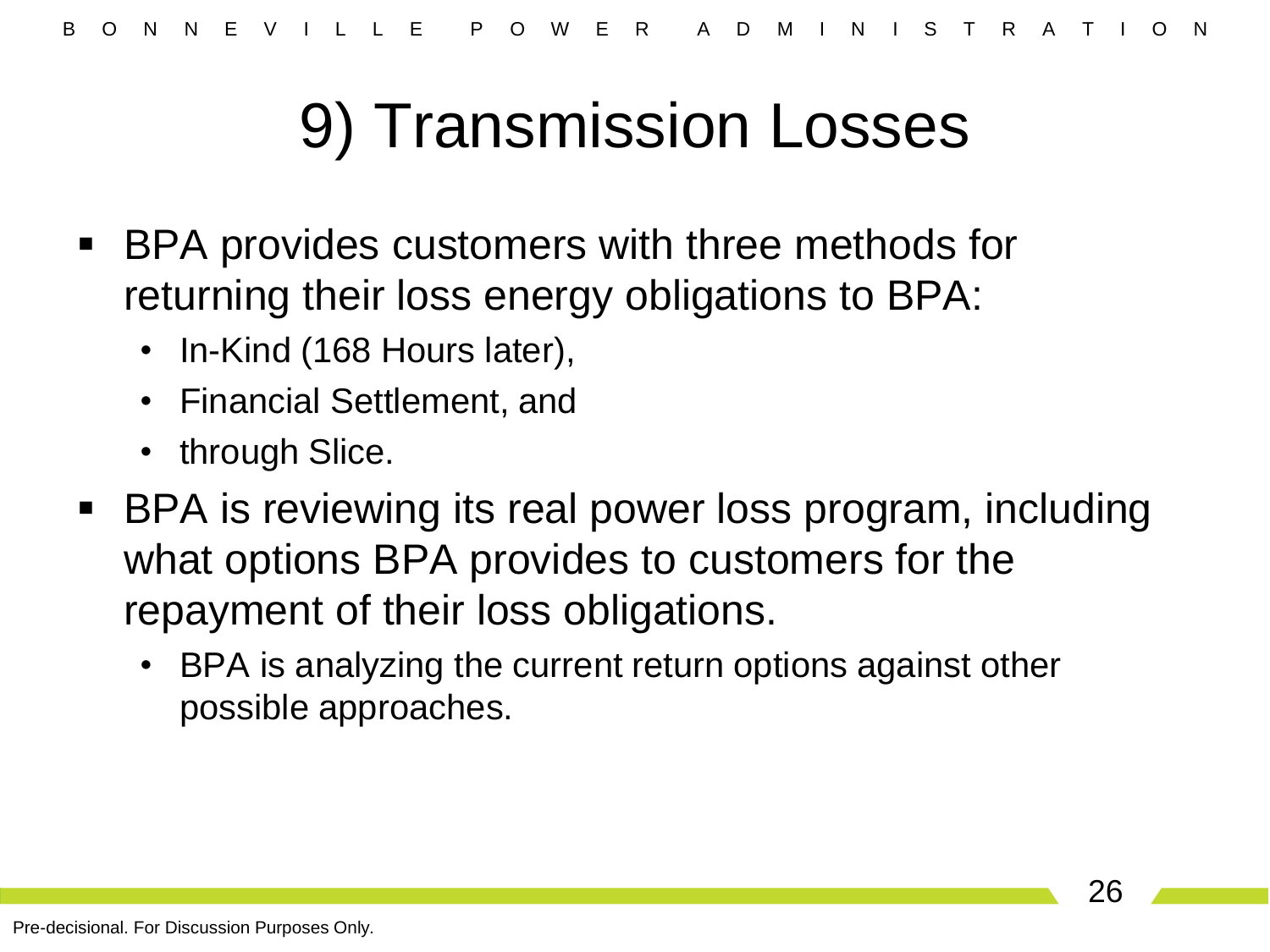#### 10) Ancillary Services

- When BPA joins the EIM, the CAISO does not become the BA for BPA. BPA will continue to assume all of the responsibility for managing and operating our BA.
- BPA will continue to be responsible to meet its BA and tariff obligations, including the performance standards in BAL-001 and BAL-002.
- BPA must continue to ensure that as a BA, it has sufficient capacity to supply Ancillary Services to loads and generators located in BPA's BA.
- Real-time load and generation energy imbalances within the BPA BA will be settled through the EIM.
- BPA will need to address cost recovery of Ancillary Services in both the tariff and rate schedule.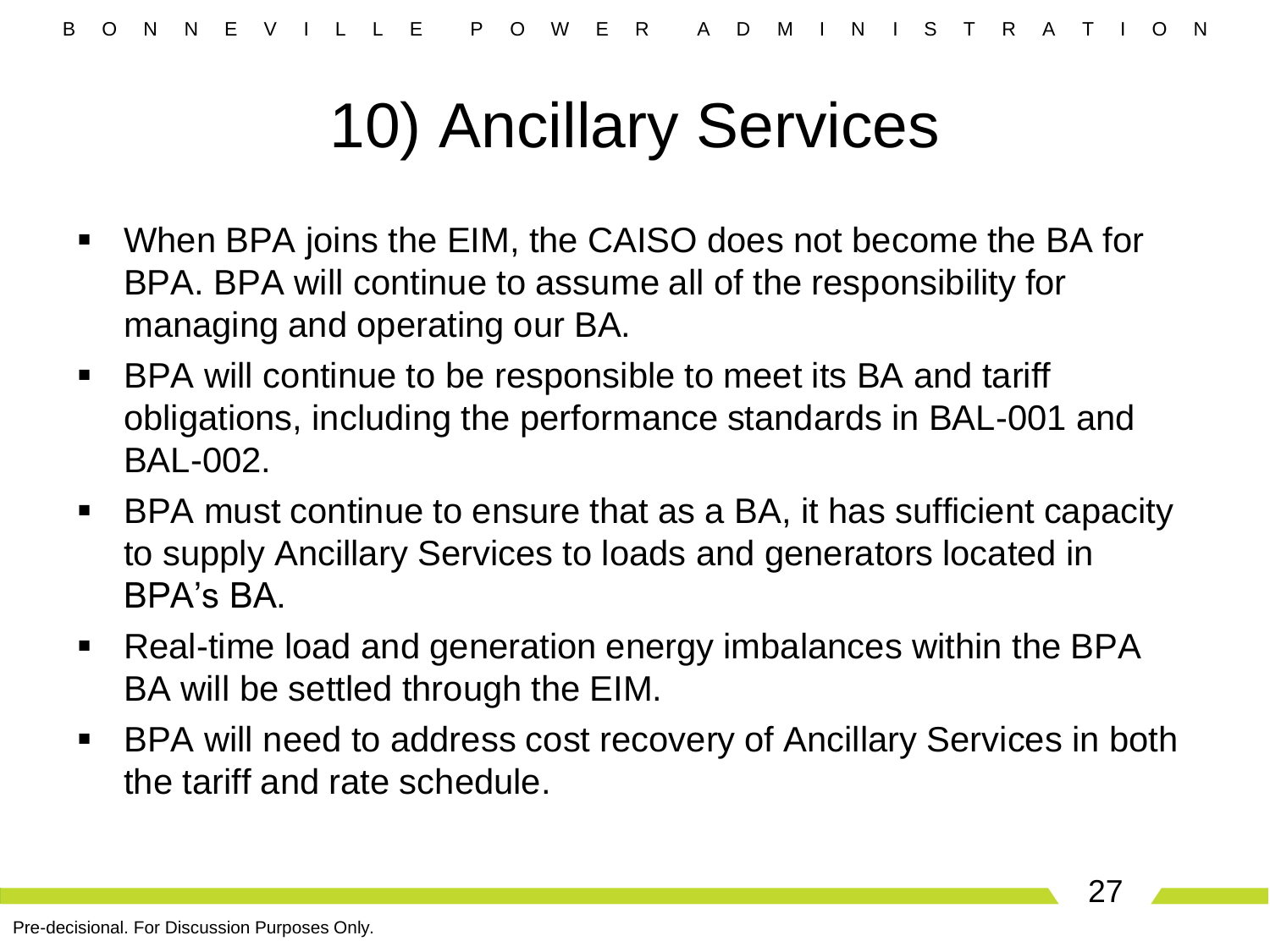#### 11) Revenue Financing & Debt Retirement

- Consistent with the Leverage Policy goals, the Financial Plan, and Strategic Plan, BPA is evaluating whether to engage in additional revenue financing or additional debt repayment for both Power and Transmission to further deleverage the agency's assets.
- Additional deleveraging can help address concerns on borrowing authority and long-term financial health, but must be balanced with other competing objectives (i.e. rate and financial reserve levels).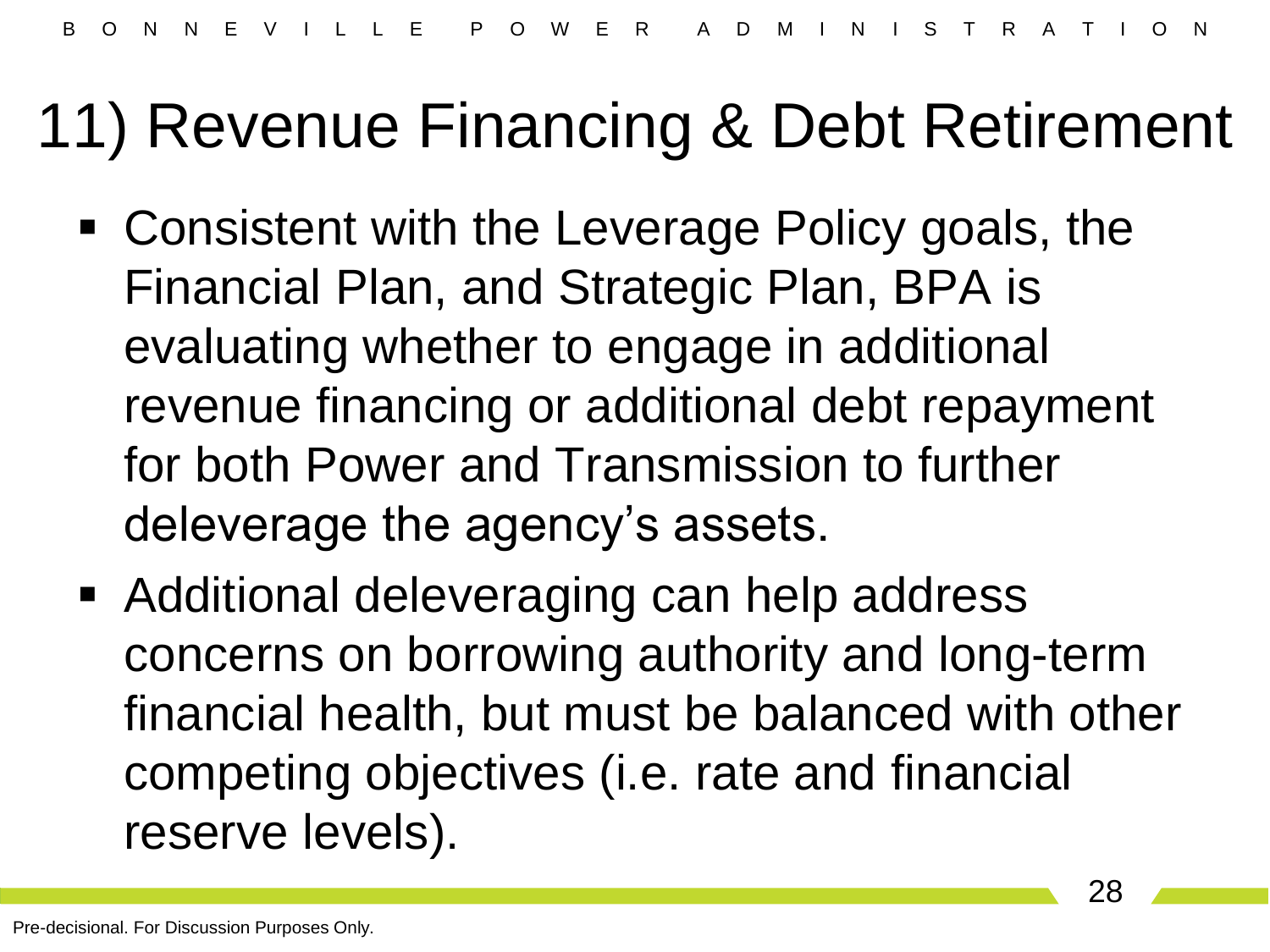#### 12) Generator Interconnection

- Consistent with Bonneville's Strategic Plan, BPA is reviewing its current Tariff Attachments L and N, in an ongoing effort to align with the *pro forma* tariff.
- BPA will consider remaining elements of FERC Order Nos. 845 and 845-A.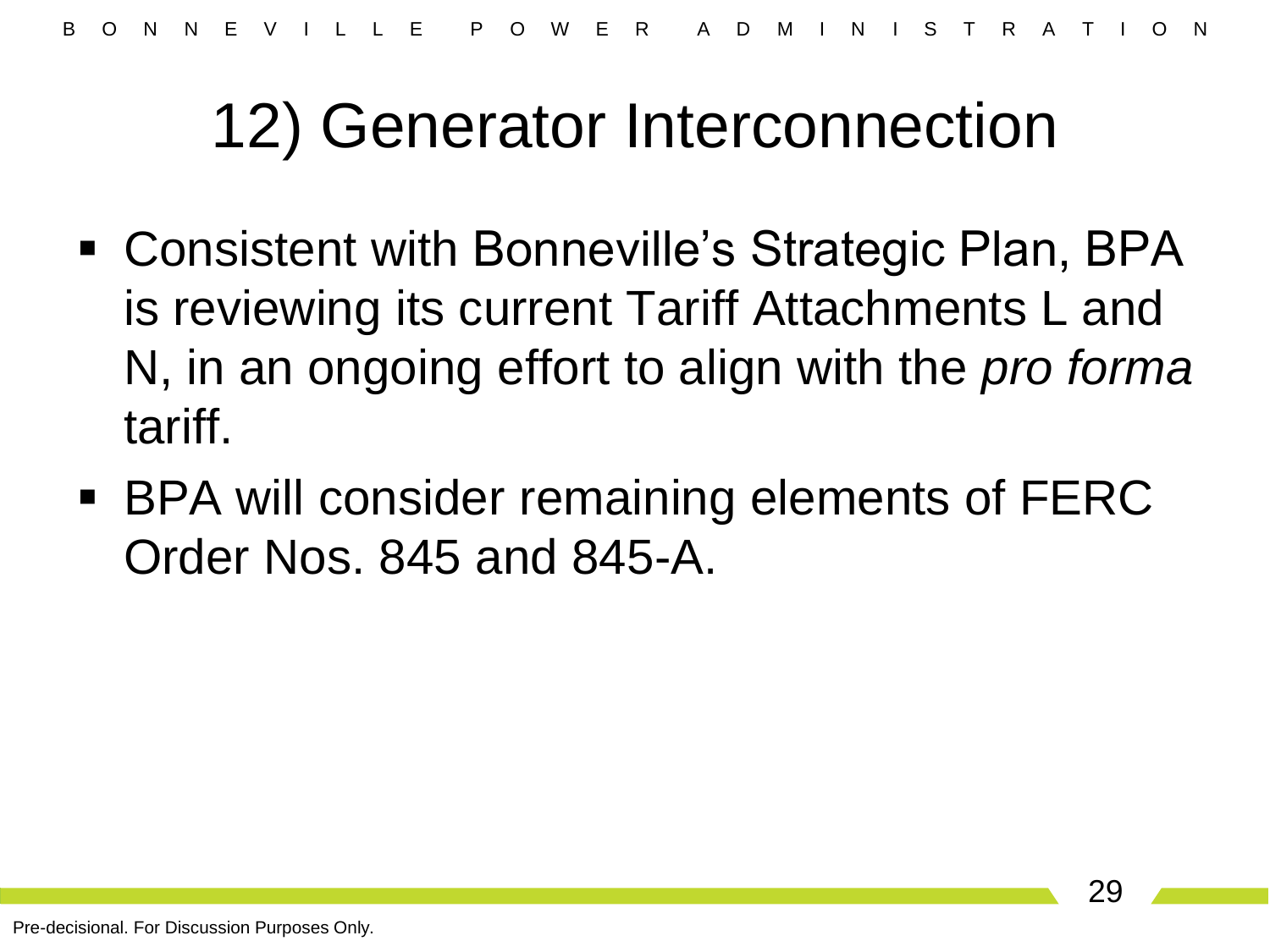#### 13) Regional Planning

- BPA will file updated Attachment K language to codify transition to NorthernGrid as the Regional Planning Organization on Jan. 1, 2020.
- Necessary to support BPA's compliance with Attachment K transmission planning.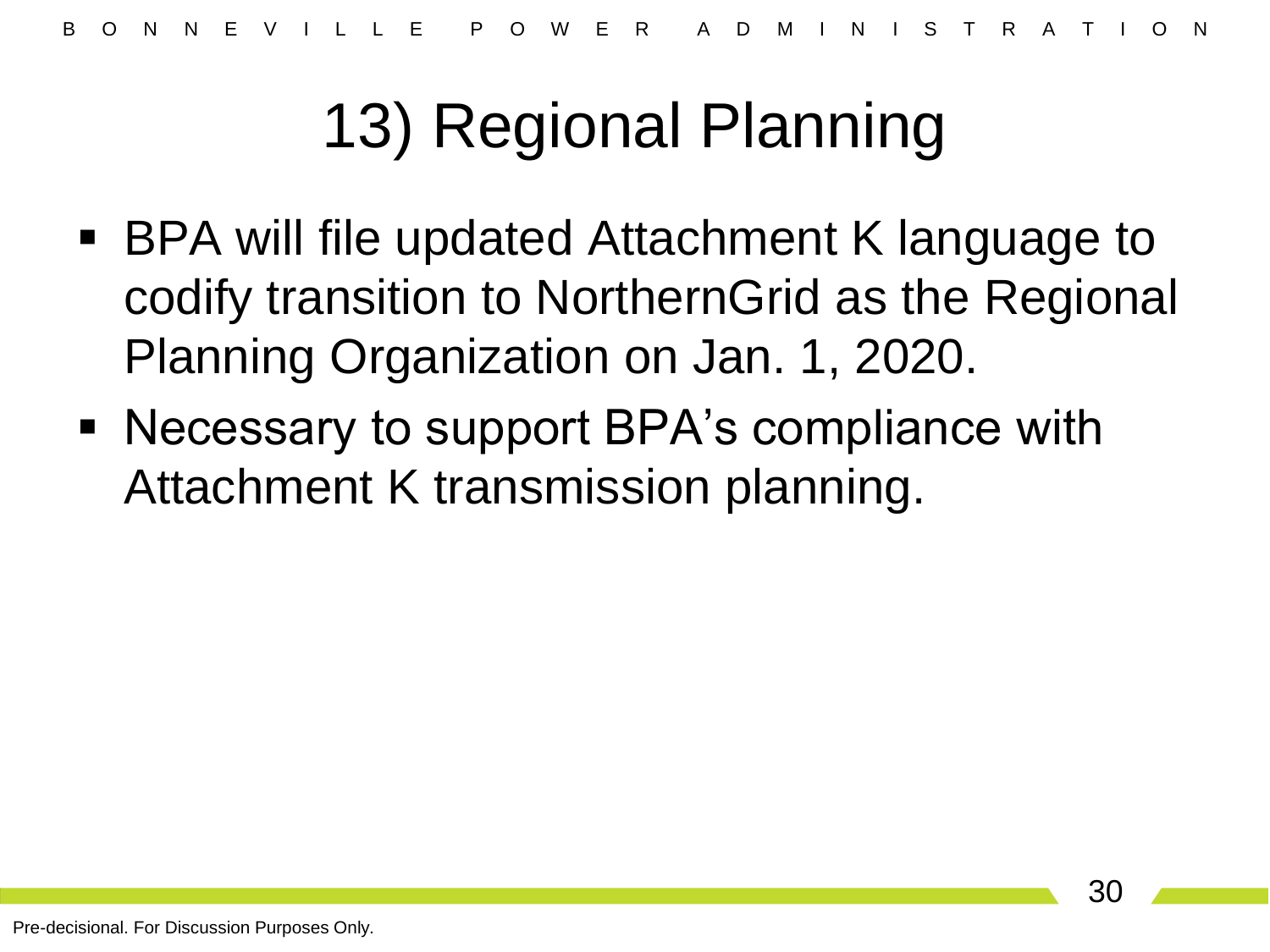#### 14) Creditworthiness

- BPA is exploring whether to include the Basic Credit Standards in the tariff and will also evaluate the standards to determine if any changes are necessary.
- This is consistent with an objective of Bonneville's Strategic Plan to align BPA's tariff as closely as possible to the FERC *pro forma*  tariff.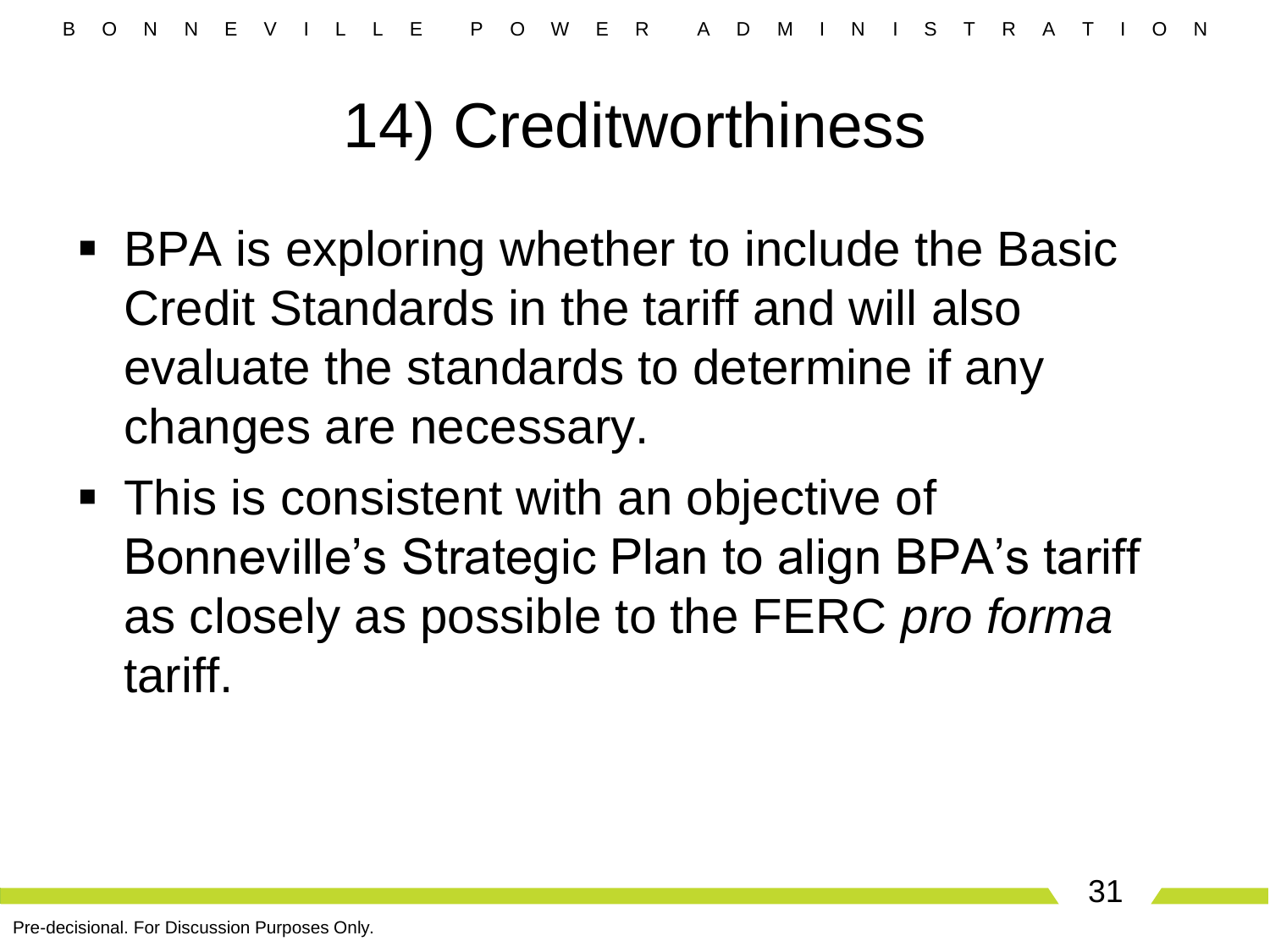B O N N E V I L L E P O W E R A D M I N I S T R A T I O N

#### 15) PTP/NT Agreement Templates (Incremental Changes)

- BPA's Form of Service Agreement for Point-to-Point (PTP) and Network Integration Transmission Service (NT) in Attachments A and F of the tariff have language inconsistencies from the templates BPA uses today.
- BPA is prioritizing addressing the inconsistencies with incremental changes to align the tariff with BPA's current contracting and electronic notification practices.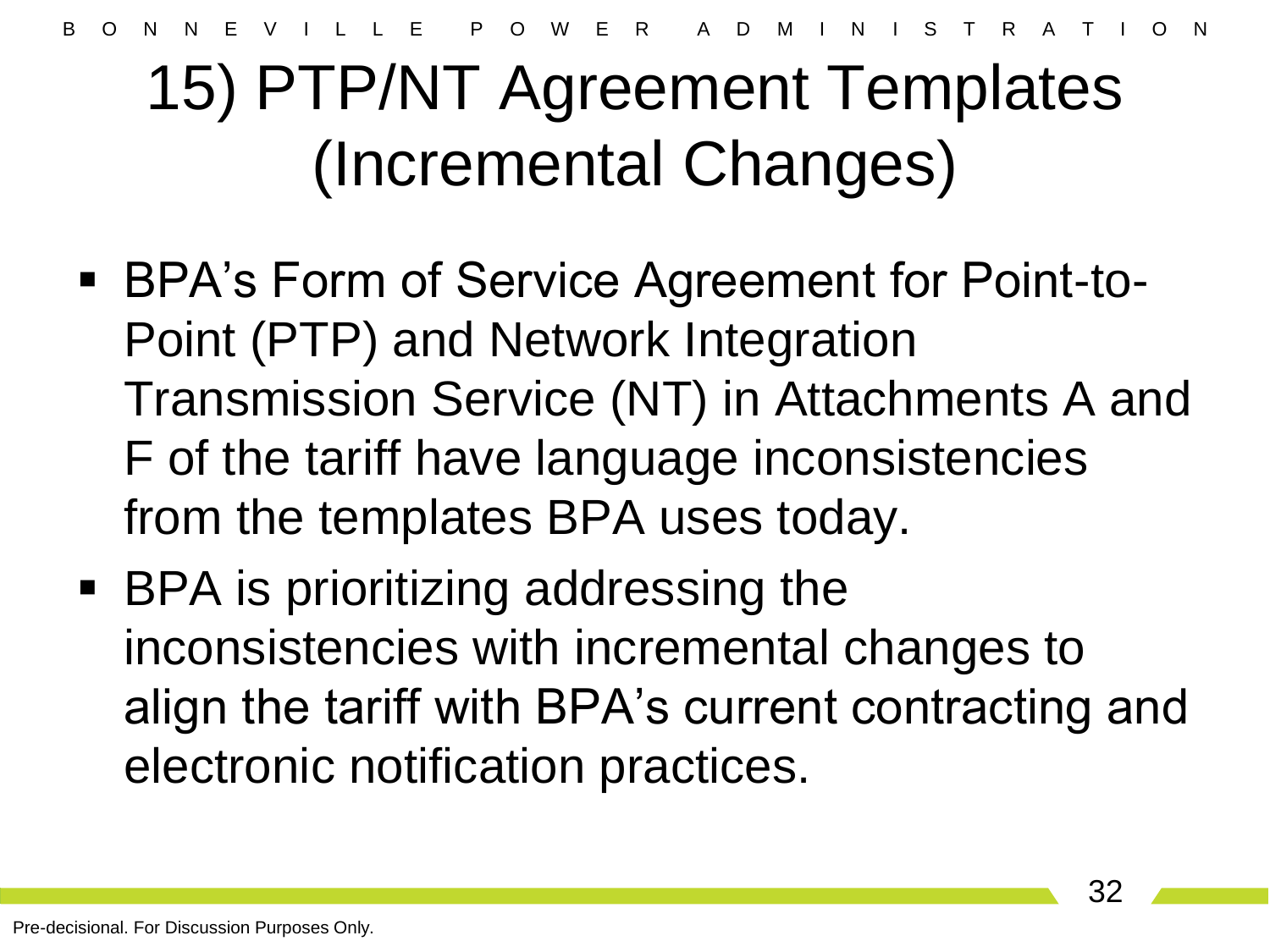#### 16) Seller's Choice

- Per the TC-20 Settlement Agreement section 2.g.iii:
	- Starting October 1, 2019, BPA will monitor and evaluate the implementation of this section g (Seller's Choice) as indicated in Attachment 1, section 2.d hourly firm evaluation.
	- BPA will share the results of its evaluation with customers at least once before July 2020.
	- Based on the hourly firm evaluation, BPA may, in its sole discretion, include in its TC-22 Initial Proposal, Network Resource designation at Mid-Columbia Points of Receipt.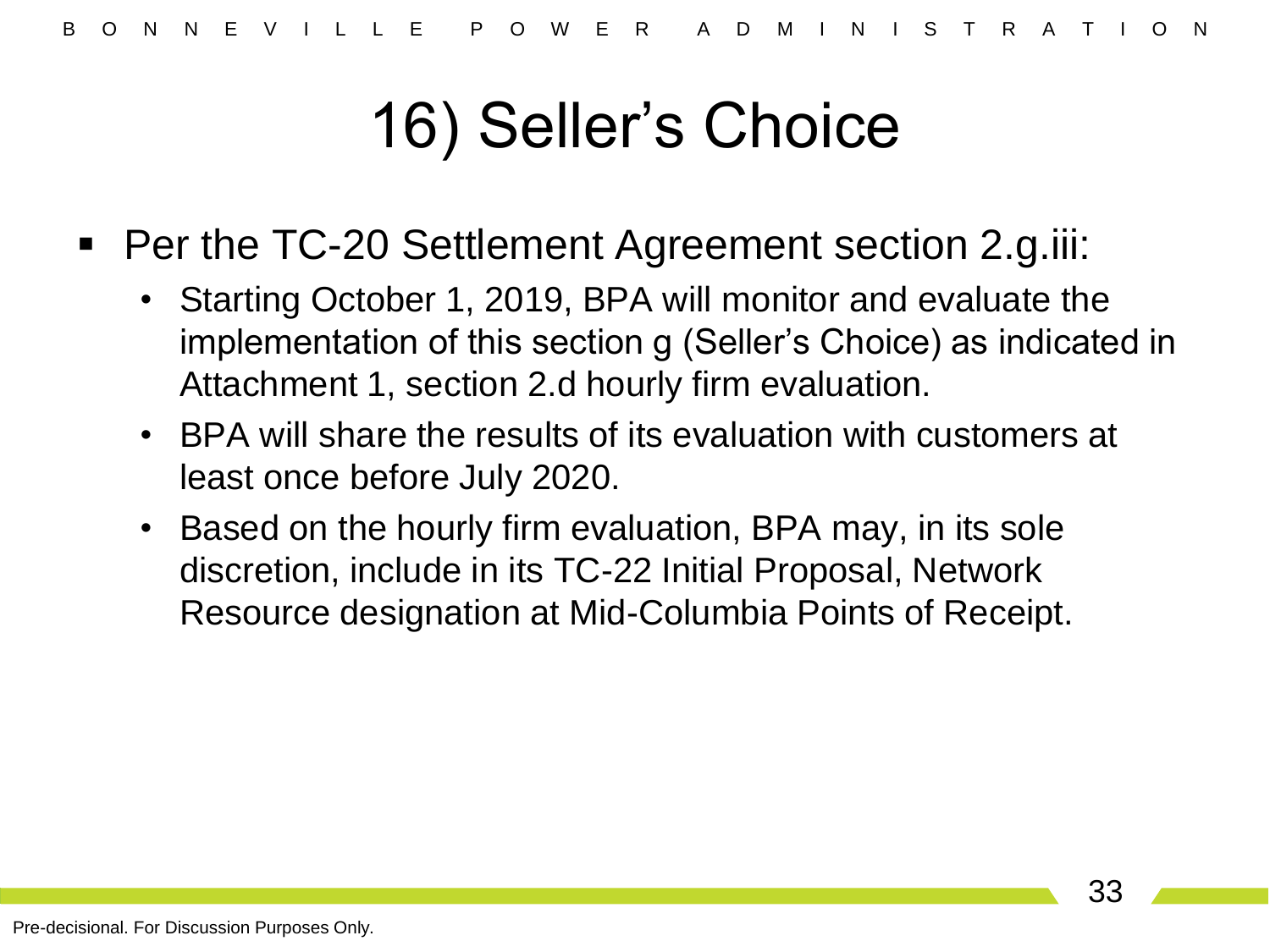#### (17-25) General Rate Case Topics

- These topics are typically discussed during prerate case workshops in order to provide customers with information on load and sales forecasts and other rate issues for the rate period.
- The timing of these discussions typically occurs at the end of the workshop series so BPA can provide customers with information that may be seen in the Initial Proposal.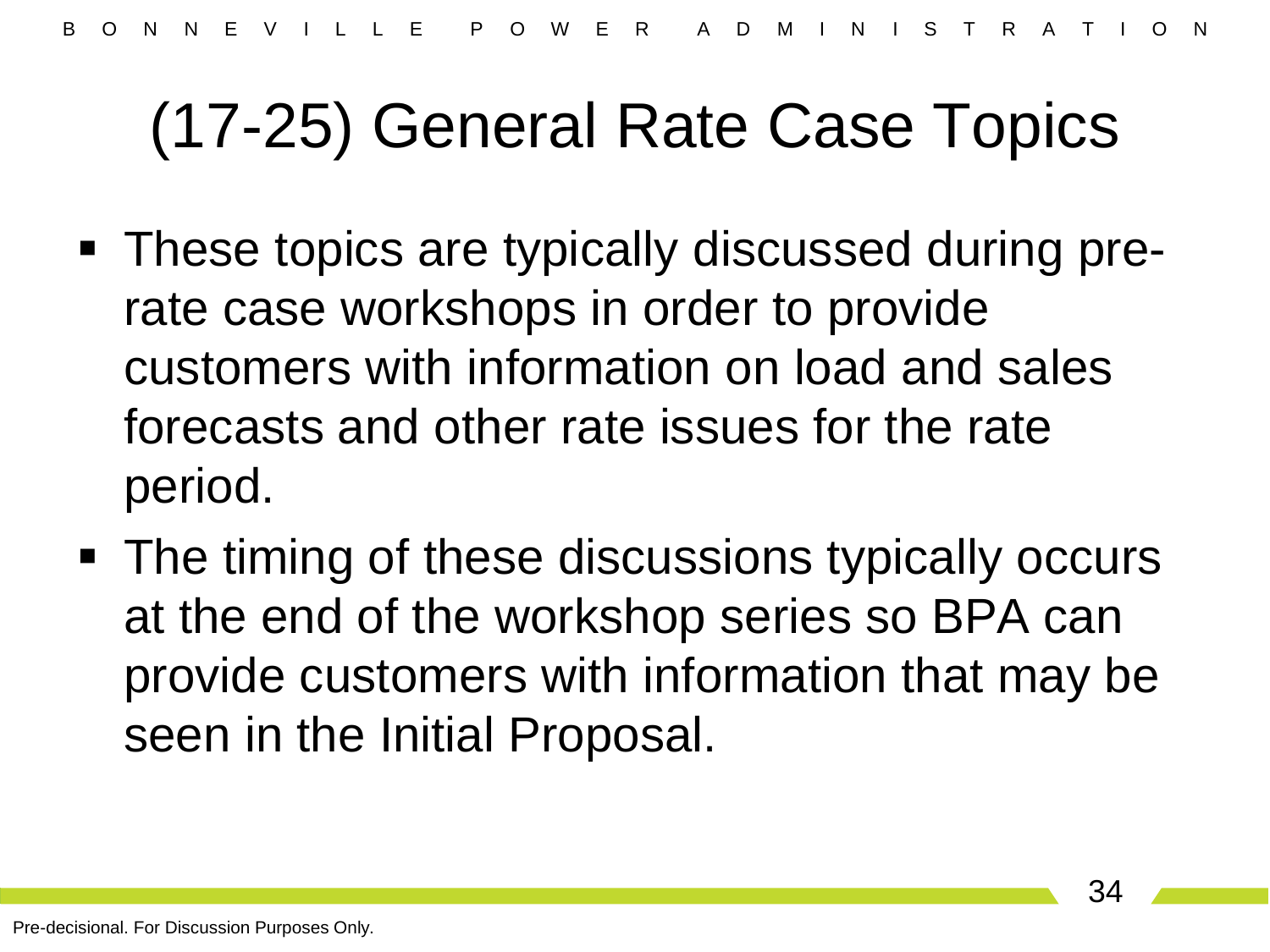#### (26-33) Overview of Issues Proposed for Future Proceedings

- BPA is proposing that these issues be discussed in future proceedings as some are dependent on other issues, and the timing of addressing those issues may be dependent on markets or industry changes.
- BPA also recognizes that with the potential change in markets or industry, some of these issues may or may not require changes.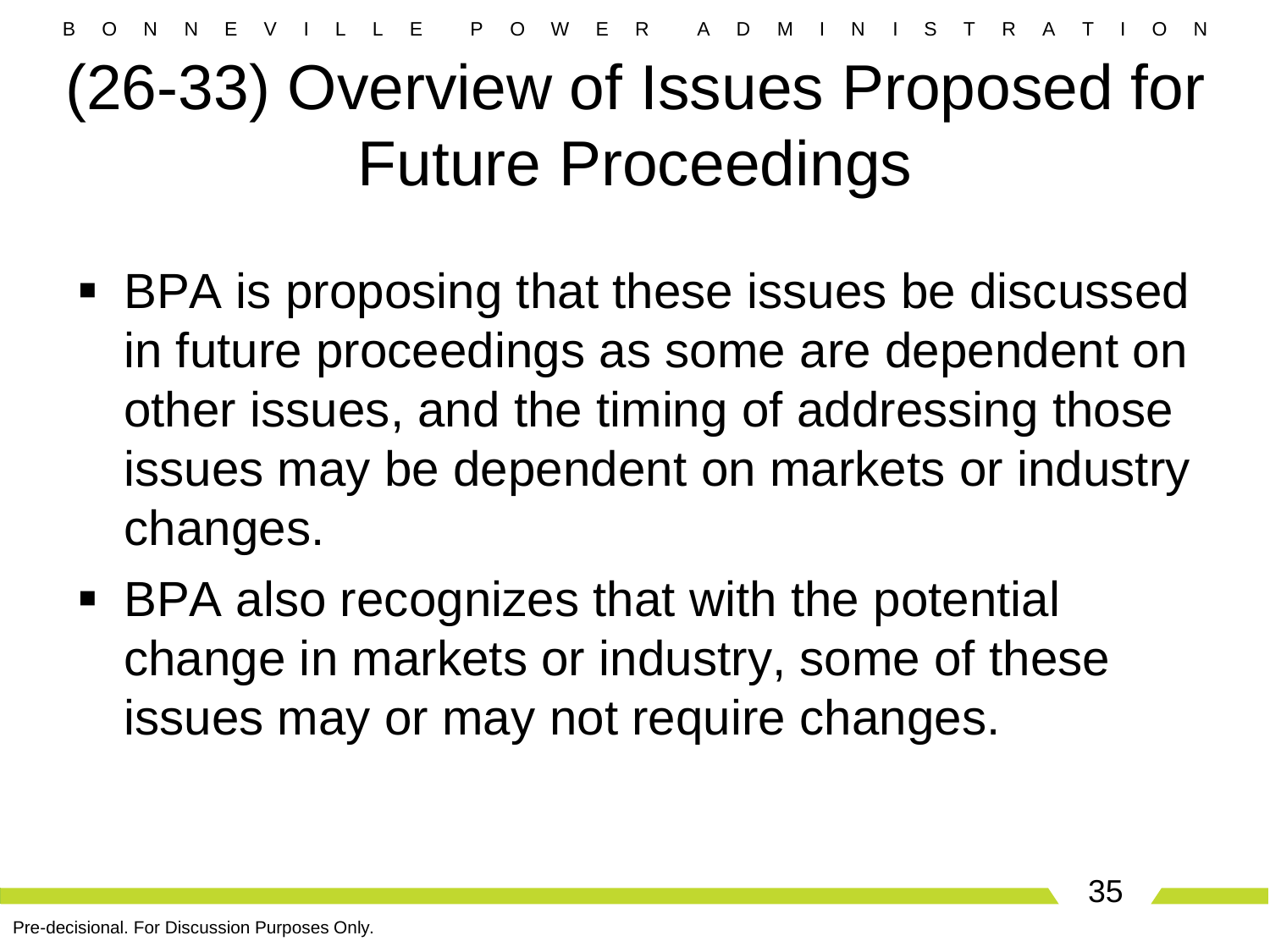#### EIM Priority Issues



| #              | <b>Issue</b>                              | <b>BP-22</b> | <b>TC-22</b> | <b>Future</b><br><b>BP/TC</b> |
|----------------|-------------------------------------------|--------------|--------------|-------------------------------|
| 1              | <b>EIM Charge Code Allocation</b>         | X            | ?            | X                             |
| 2              | <b>EIM Losses</b>                         | X            | X            | $\boldsymbol{?}$              |
| 3              | <b>Resource Sufficiency</b>               | X            | X            | $\overline{?}$                |
| 3a             | - Balancing Area Obligations              | X            | X            | ?                             |
| 3 <sub>b</sub> | - LSE Performance & Obligations           | X            | X            | $\overline{?}$                |
| 3c             | - Gen Input Impacts                       | X            | X            | ?                             |
| $\overline{4}$ | Development of EIM Tariff Changes         |              | X            | ?                             |
| 5              | <b>Transmission Usage for Network</b>     | X            | X            | $\boldsymbol{P}$              |
| 6              | <b>Non-federal Resource Participation</b> | X            | X            | $\boldsymbol{?}$              |
| $\overline{7}$ | Metering & Data Requirements              |              | X            | $\boldsymbol{P}$              |
| 8              | <b>Evaluation of Operational Controls</b> | X            | X            | ?                             |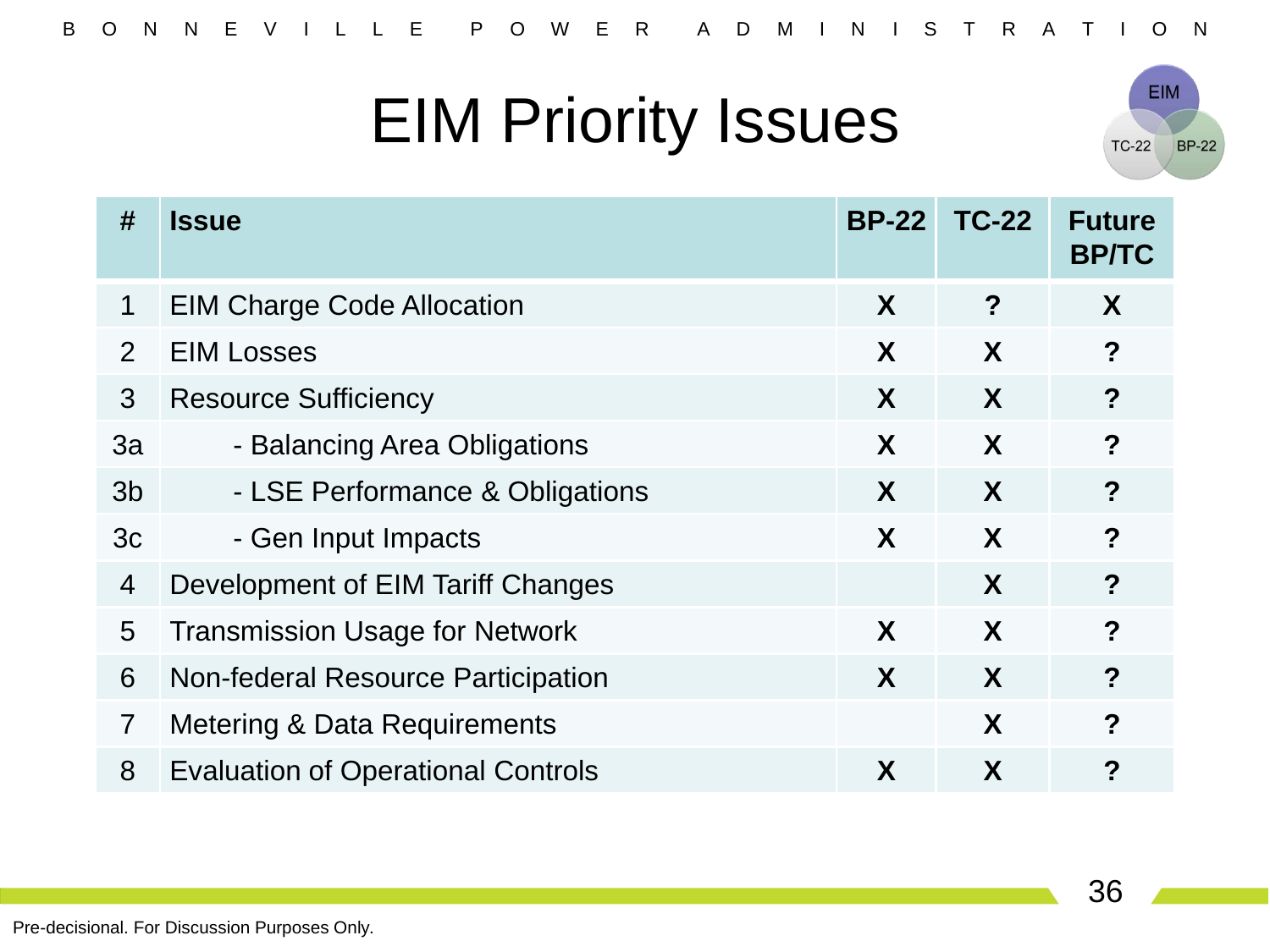#### Rates & Tariff Topics

 $TC-22$ **BP-22** 

**EIM** 

| #  | <b>Topics</b>                                    | <b>BP-22</b>              | <b>TC-22</b>     | <b>Future</b><br><b>BP/TC</b> |
|----|--------------------------------------------------|---------------------------|------------------|-------------------------------|
| 9  | <b>Transmission Losses</b>                       | X                         | X                |                               |
| 10 | <b>Ancillary Services</b>                        | X                         |                  | $\overline{?}$                |
| 11 | Revenue Financing                                | $\boldsymbol{X}$          |                  |                               |
| 12 | <b>Generator Interconnection</b>                 |                           | $\boldsymbol{X}$ |                               |
| 13 | <b>Regional Planning</b>                         |                           | $\boldsymbol{X}$ |                               |
| 14 | Creditworthiness                                 |                           | $\boldsymbol{X}$ |                               |
| 15 | Incremental/Minor Changes to Agreement Templates |                           | X                |                               |
| 16 | Seller's Choice                                  |                           | $\boldsymbol{X}$ |                               |
| 17 | Loads                                            | $\boldsymbol{X}$          |                  |                               |
| 18 | <b>Sales</b>                                     | X                         |                  |                               |
| 19 | Generator Interconnection (assumed for BP-22)    | $\boldsymbol{X}$          |                  |                               |
| 20 | <b>Risk</b>                                      | X                         |                  |                               |
| 21 | <b>Revenue Requirements</b>                      | $\boldsymbol{X}$          |                  |                               |
| 22 | <b>Review of Segments</b>                        | $\boldsymbol{X}$          |                  |                               |
| 23 | <b>Review of Sale of Facilities</b>              | $\boldsymbol{X}$          |                  |                               |
| 24 | <b>Financial Leverage Policy Implementation</b>  | X                         |                  |                               |
| 25 | Power-Only issues                                | $\boldsymbol{\mathsf{X}}$ |                  |                               |
|    |                                                  |                           | 37               |                               |

Pre-decisional. For Discussion Purposes Only.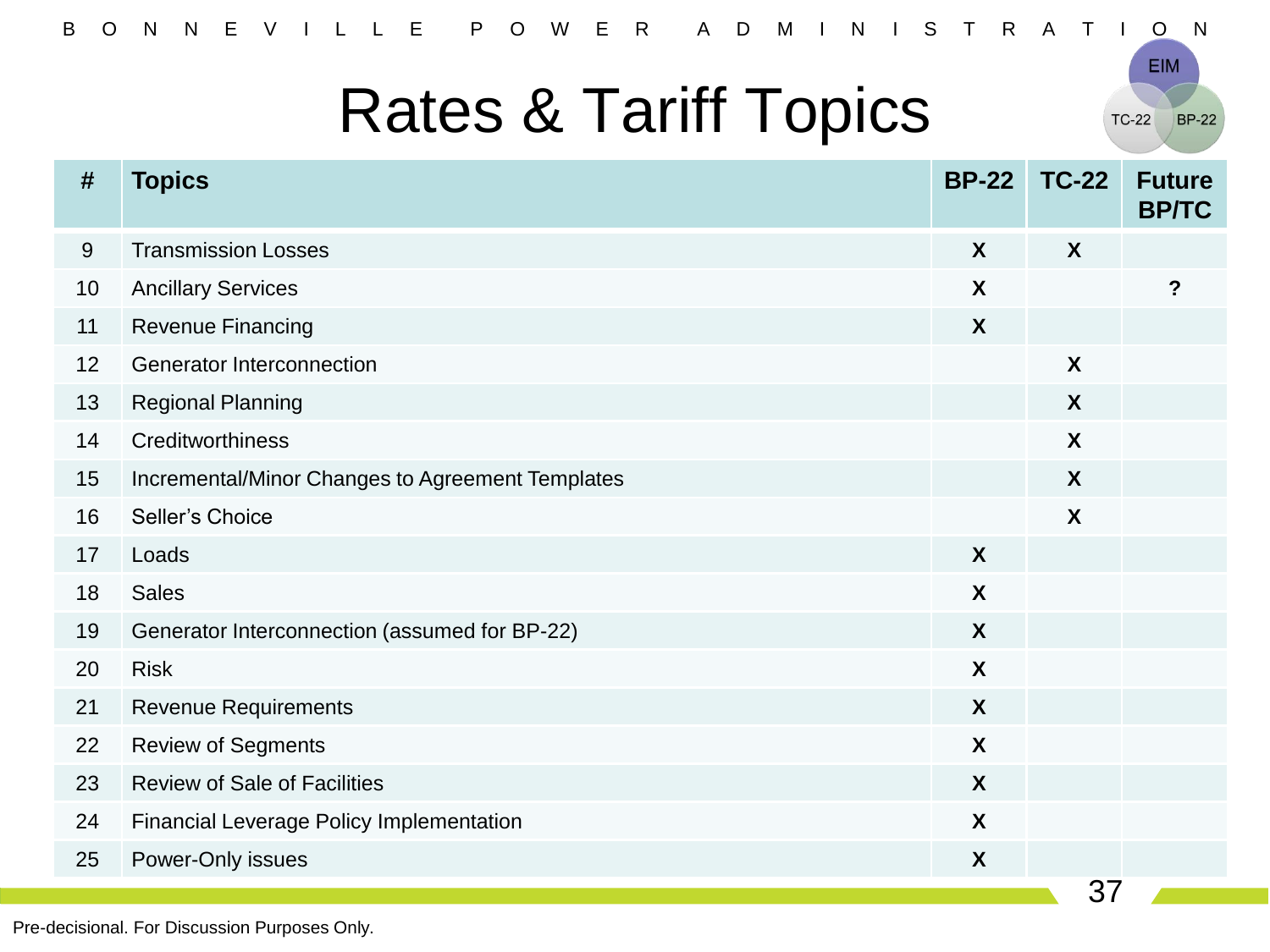#### Potential Future Rates & Tariff Issues



| #  | <b>Issue</b>                                                     | <b>BP-22 TC-22</b> | <b>Future</b><br><b>BP/TC</b> |
|----|------------------------------------------------------------------|--------------------|-------------------------------|
|    |                                                                  |                    |                               |
| 26 | <b>Simultaneous Submission Window</b>                            |                    | ?                             |
| 27 | <b>Study Process</b>                                             |                    | ?                             |
| 28 | Attachment C (Short-term & Long-term ATC)                        |                    | ?                             |
| 29 | Hourly Firm (TC-20 Settlement - Attachment 1:<br>section 2.c.ii) |                    | ?                             |
| 30 | <b>Required Undesignation</b>                                    |                    | ?                             |
| 31 | Reservation window for Hourly non-firm                           |                    | ?                             |
| 32 | Non-federal NT Redispatch                                        |                    | ?                             |
| 33 | <b>PTP/NT Agreement Templates</b>                                |                    | ?                             |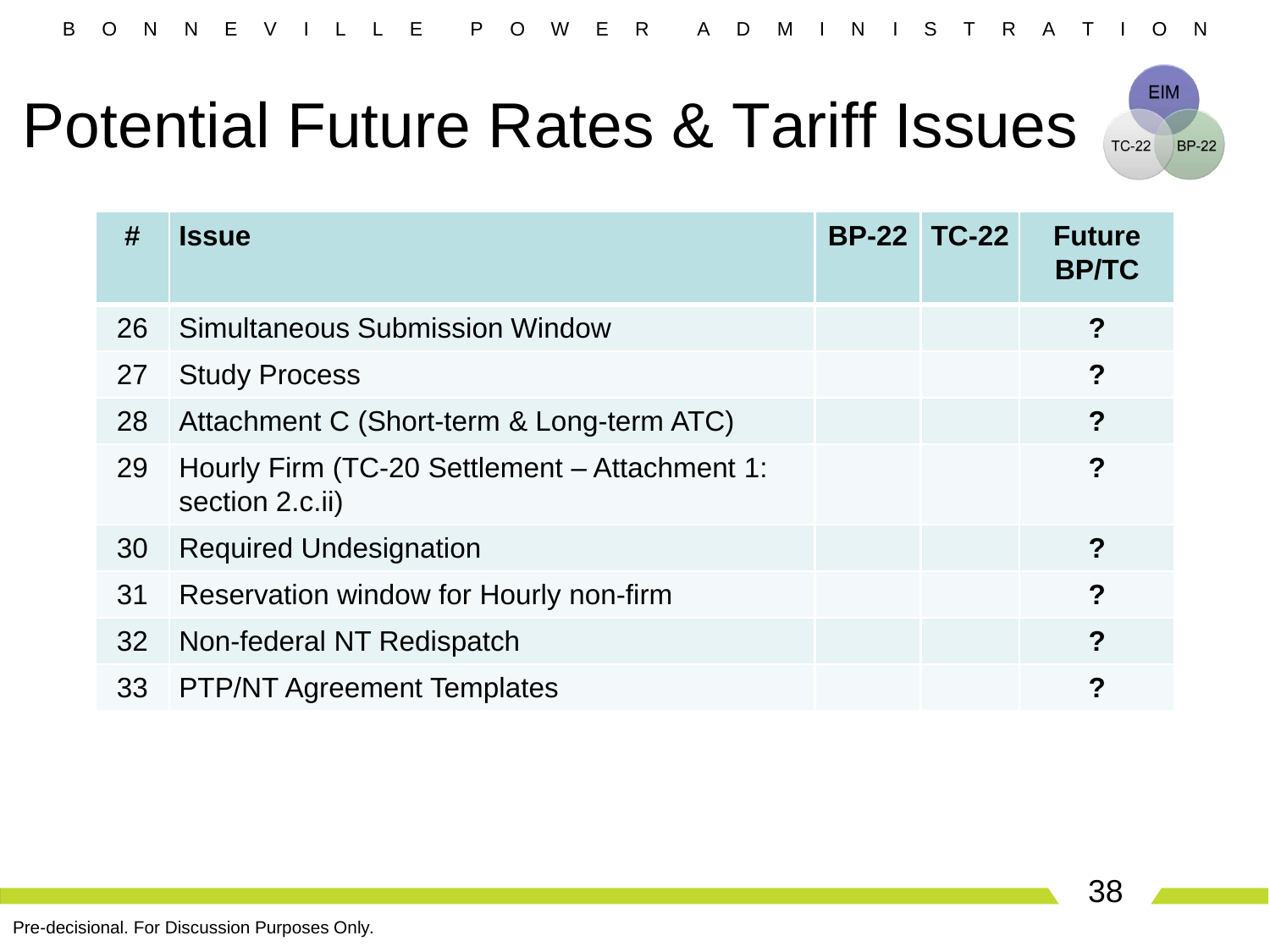# **WRAP UP & NEXT STEPS**

Pre-decisional. For Discussion Purposes Only.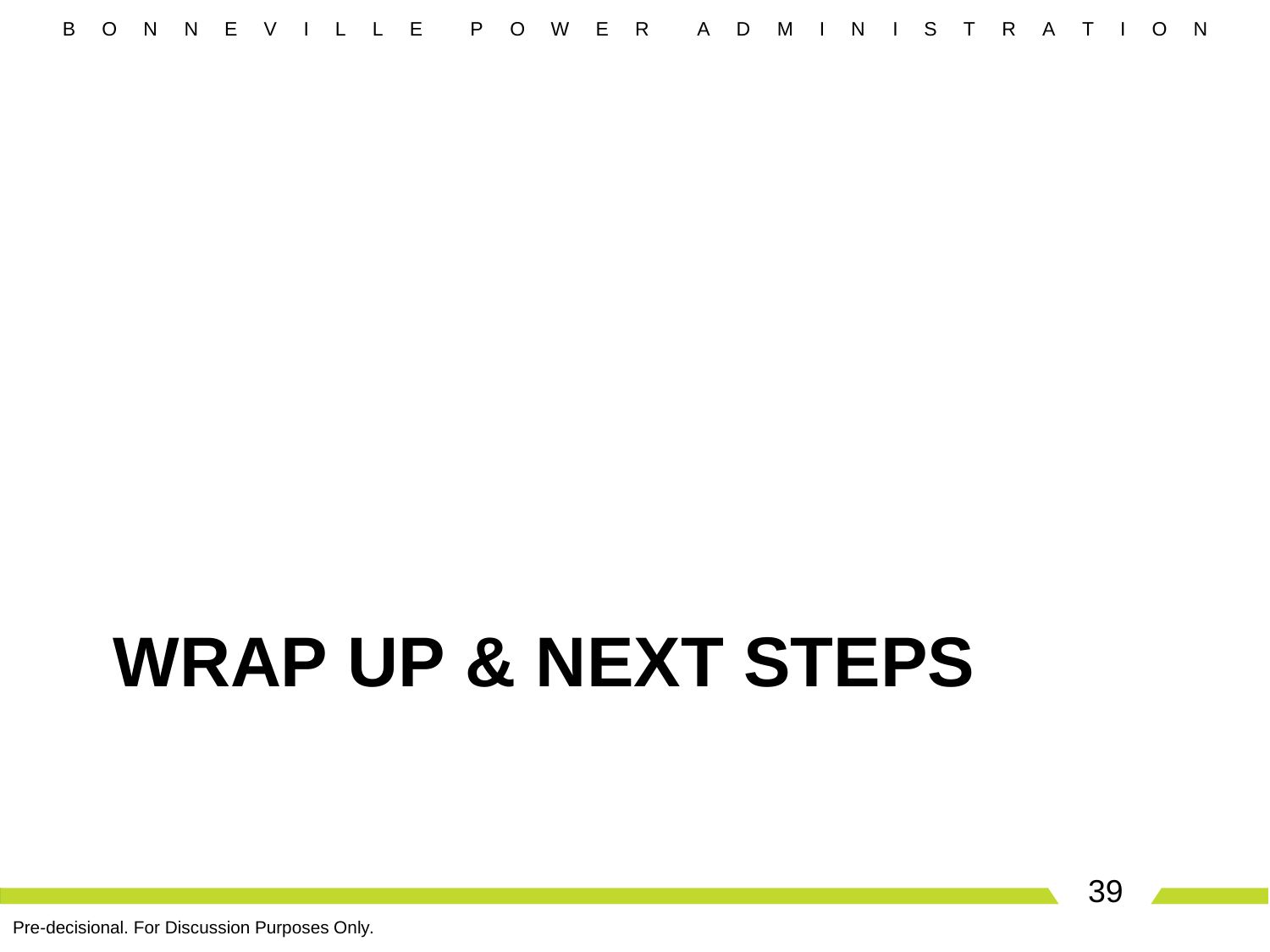#### Next Steps

- **Please provide feedback by Nov. 6 vially** [techforum@bpa.gov](mailto:techforum@bpa.gov) (with copy to your account executive) on:
	- The scope of issues presented today
	- Level of education required/requested
- Workshops will follow the same engagement process for every topic (see slide 12)
	- [BP-22 and TC-22 Meetings and Workshops](https://www.bpa.gov/Finance/RateCases/BP-22-Rate-Case/Pages/Meetings-and-Workshops.aspx) web site
- Next meeting on Nov. 19